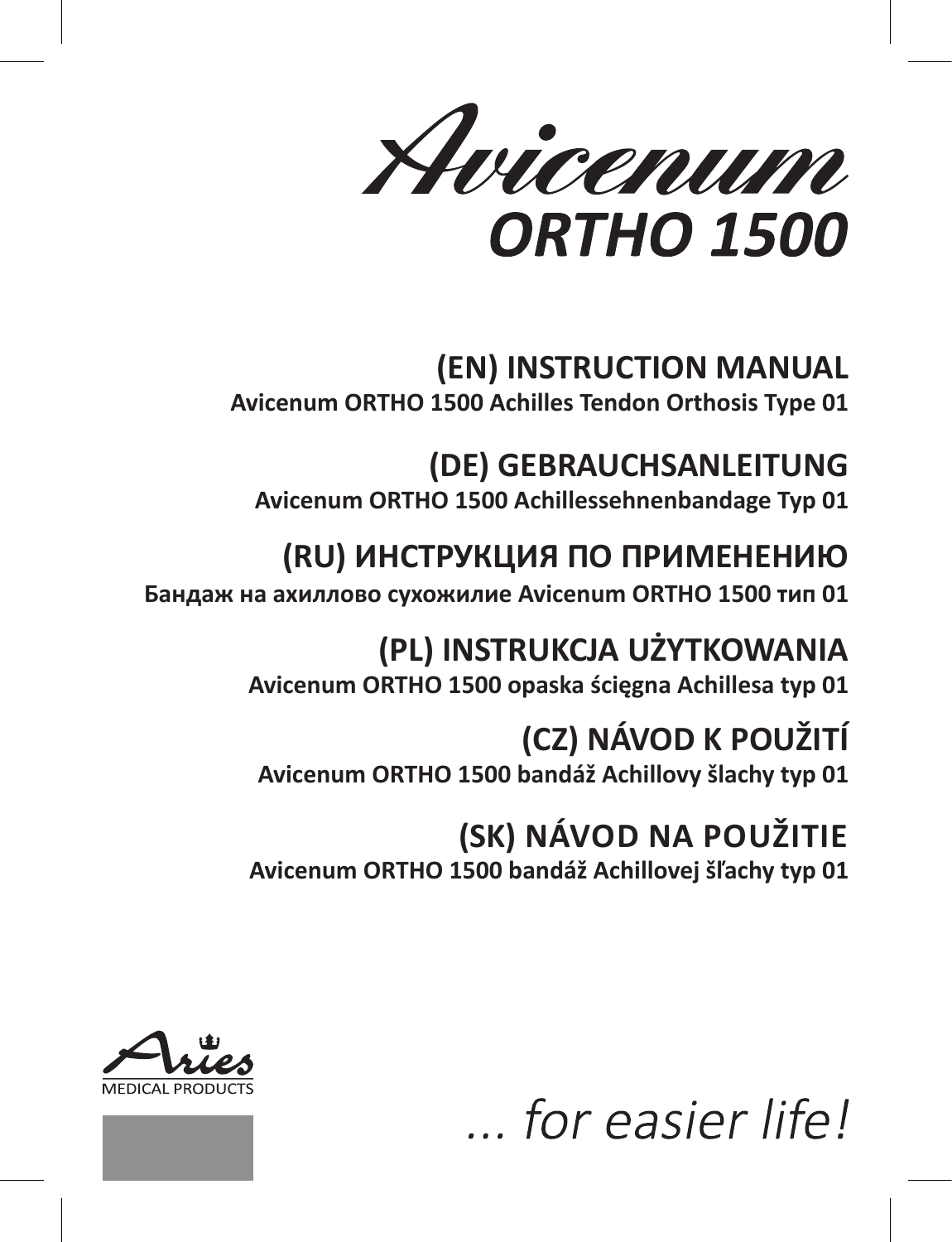# **(EN) Dear Customer,**

In your hands, you are now holding an Achilles tendon orthosis for post-operative and post-traumatic therapy. You can maximize the benefits of the product by its proper use and maintenance.

**Avicenum ORTHO 1500 Achilles Tendon Orthosis Type 01** is manufactured by the flat knitting technology. The materials used are non-irritating and latex-free. There is an anatomically shaped silicone pad integrated in the back of the orthosis which improves proprioception (the ability to coordinate the body in space), thereby supporting and stabilizing the Achilles tendon. The package includes two silicone slipsoles. One is intended for the affected leg to ease walking and absorb impacts, while also reducing painful tension in the Achilles tendon by slightly elevating the foot. The other slipsole is used for the healthy leg to even out the length of the both limbs. The mechanism behind the effects of the product is based on the compressive action in the Achilles tendon area which produces the desired therapeutic effect. In order to achieve these effects, you must select the correct size of the product. The product is most effective during physical strain and is also suitable for sports activities. You should remove the product during longer breaks. **Avicenum ORTHO 1500 Achilles Tendon Orthosis Type 01** is a medical device intended for use both at home and in medical facilities.

#### **Product name:**

#### **Avicenum ORTHO 1500 Achilles Tendon Orthosis Type 01**

#### **Product variants:**

**•** Double-sided, silicone pad, sizes XS – XXL

#### **Intended use:**

A medical device designed to support the Achilles tendon during post-traumatic and post -operative therapy, in case of flabby muscles, inflammation, or injury and to prevent swelling. This product is also suitable for sports activities as a therapeutic or preventive aid.

#### **Indications:**

- Acute inflammation of the Achilles tendon
- Post-traumatic swelling of the Achilles tendon
- Rupture of the Achilles Tendon
- Post-traumatic and post-operative after-treatment of the Achilles Tendon
- Pain syndromes of the Achilles tendon
- Bursitis in the Achilles tendon

If this is the first time you use the product, consult your doctor or have your medical condition regularly examined.

#### **Contraindications:**

- Skin diseases or injuries in the area of the ankle and Achilles tendon
- Acute weeping skin manifestations
- Hypersensitivity to materials used
- Lymphatic drainage disorders and unspecified swelling of the soft tissue in the ankle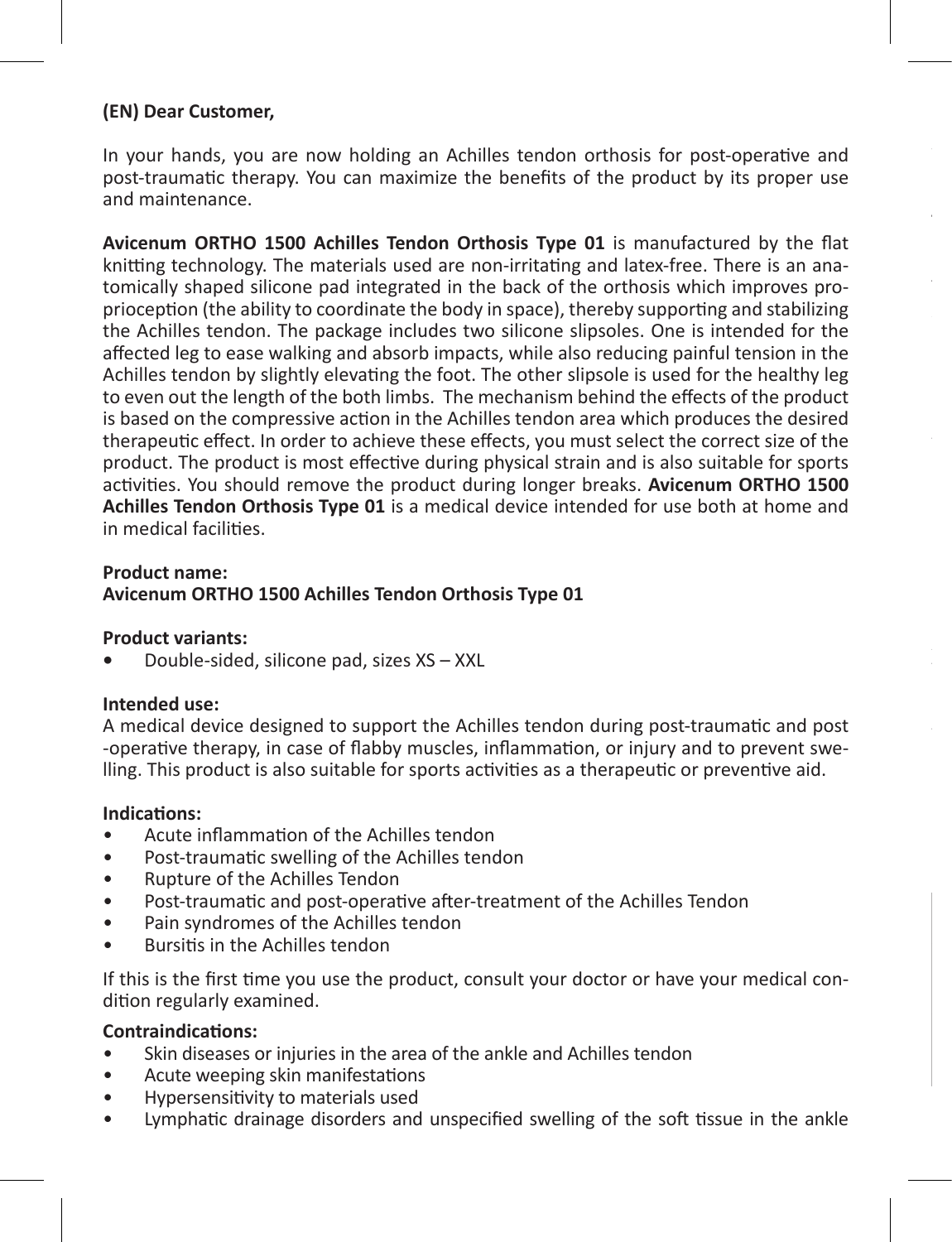area

Limb sensitivity disorders, peripheral neuropathy (e.g., in diabetes mellitus)

Your doctor should consider the use of the product in view of the known contraindications and possible risks compared to the product's therapeutic benefits.

#### **Target group:**

Patients with instability of the Achilles tendon, patients undergoing post-operative or post-traumatic therapy of the Achilles tendon, and patients with the above indications. The product is intended for use on healthy, intact skin. The product is intended for all age groups and both sexes. The product may be used in pregnancy without limitation.

#### **Side effects:**

Side effects may occur especially when using a wrong size of the product or if the product is used outside strenuous activities. If the product is too tight, there may be pressure sores, impaired blood circulation due to compression of blood vessels, or deterioration of sensitivity due to excessive compression of the nerves. Sensitive and hypersensitive individuals may experience skin irritation (redness, itching, or blistering) at the point of contact of the product with the skin.

#### **How to choose the correct size:**

In order to achieve the desired effects, you must select the correct size of the product. Determine the size by measuring the circumference at the points indicated in the figure.

#### **Note:**

Any swelling or instability of the Achilles tendon should be examined by your doctor. If this is the first time you experience swelling or instability of the Achilles tendon, consult your doctor before using the product. Do not use the product before you have identified the cause of the swelling or instability of the Achilles tendon. Always consult your doctor before combining the product with other medical devices (e.g., compression stockings).

- Use a tape measure.
- Take the measurements standing up, preferably in the morning right after waking up.
- Get assistance from another person.
- Measured values may change during the therapy always verify the correct size before using a new package of the product.

| Measured above the ankle |           |            |  |
|--------------------------|-----------|------------|--|
| ХS                       |           | м          |  |
| $19 - 21$                | $21 - 23$ | $23 - 25$  |  |
|                          | XL        | <b>XXL</b> |  |
| $25 - 27$                | $27 - 29$ | $29 - 31$  |  |

If you are on the border between two sizes, choose the bigger one. If you have difficulties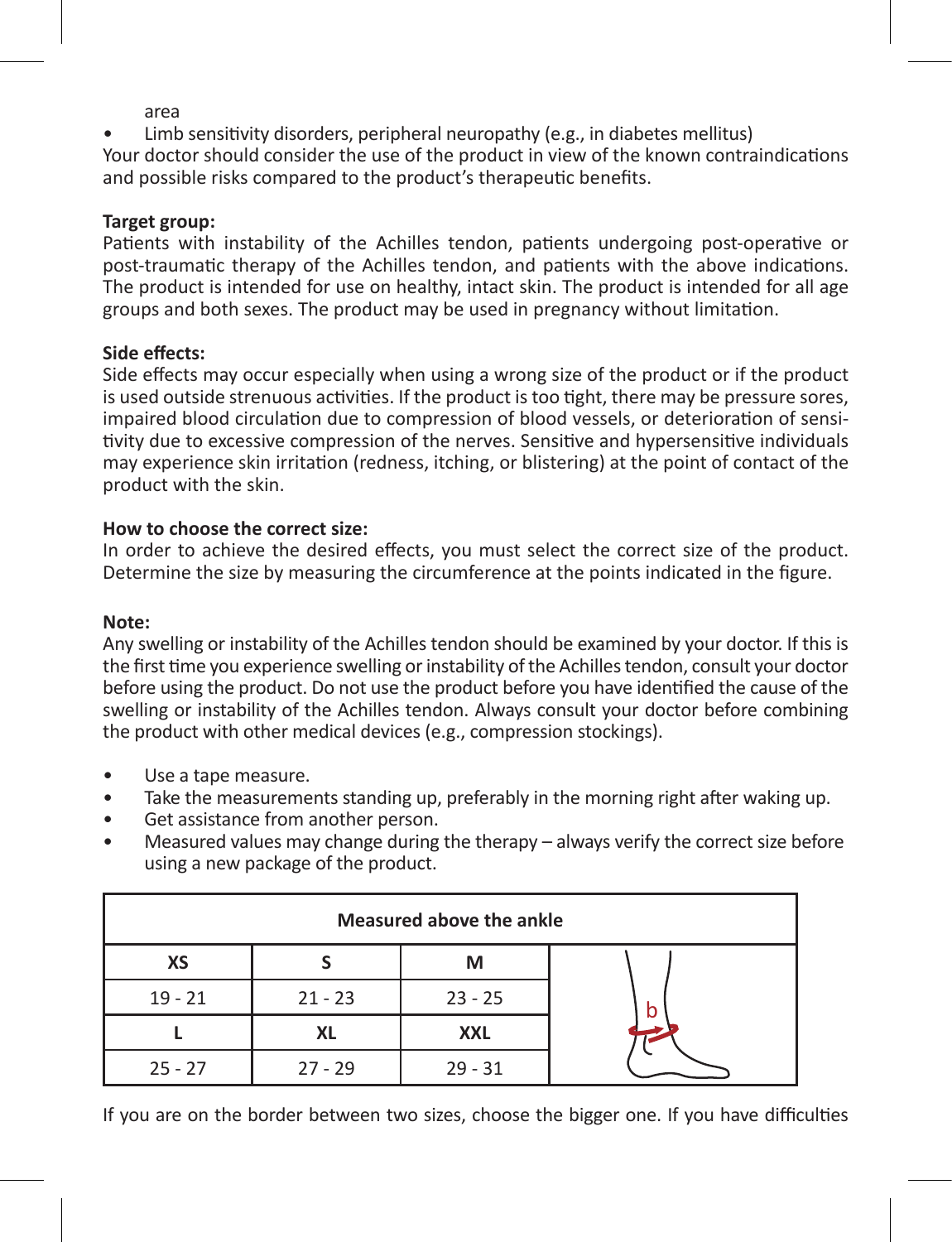choosing the size of the product, visit a specialized medical supplies store or directly the manufacturer.If you have difficulties putting on the product, visit a specialized medical supplies store and request a demonstration of the correct method of applying it. You can also use one of the aids for putting on the product.

# **With a correctly selected size:**

- You should feel noticeable but not unpleasant pressure at the Achilles tendon and ankle area
- The product does not slide or roll down when walking
- The product does not choke at any point

Size and manufacturer information can be found on the tag sewn at the top edge of the product.

# **Method of use:**

Put on the product by gradually pulling it over the ankle so that the silicon support fits to the Achilles tendon. Never put on the product by just pulling the top edge – always put it on gradually. It is best to put on the product in the morning (while sitting) before any physical strain. When putting on, the product may not come into contact with sharp objects (e.g., jewellery) or long nails. Intensive care for your feet (no rough skin on the heels) will reduce the risk of damaging the product and increase its life.

Stretch the product evenly without creases for effective distribution of pressure.

If you use body cosmetics, wait about 15 minutes after application before you put on the product.

In the case of visible mechanical damage to the product, stop wearing it and preferably replace it with a new product.

# **Care and maintenance:**

**Avicenum ORTHO 1500 Achilles Tendon Orthosis Type 01** is a medical device intended for repeated use by a single person. The product will maintain its properties and safety for 12 months from the first use under these conditions:

- The product can be washed in a washing machine (maximum washing temperature 30 °C, gentle cycle) in a soapy solution or using a special preparation for washing com pressing stockings and orthosis using a wash bag
- Do not use fabric softeners
- squeeze the wet product between two towels, do not wring it
- Do not use centrifugation; squeeze the wet product between two towels
- Dry the product in a horizontal position away from a direct heat source (radiator, sun)
- Do not iron the product
- The maximum number of washing cycles is 120
- Store in a dry and dark place, preferably in the original packaging
- Do not interfere mechanically in the product, do not repair places damaged by use, do not cut the edges of the product
- The product may not come into contact with organic solvents or bleaching agents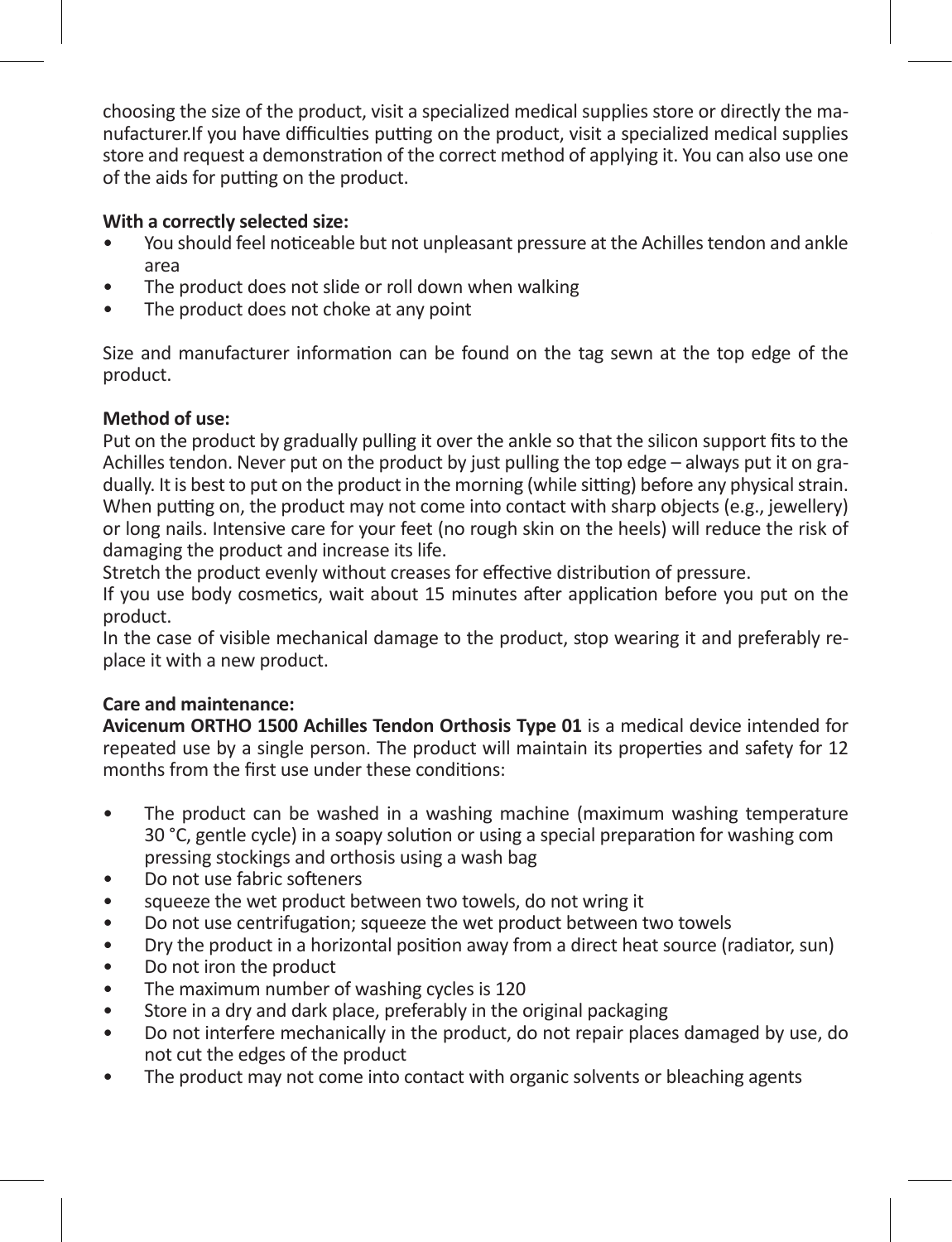The medical device may be used safely for 24 months from the date of manufacture. This date is contained in the batch number of the device expressed as YY/MM-1234567 where YY is the year and MM the month of manufacture.

**Care symbols:**

网络图案 **学 茶** ☆ *Do not use fabric softeners* 

# **Prohibited use:**

Stop using the product immediately if:

- If it shows signs of mechanical damage (replace the product)
- Your health has deteriorated which could be associated with the use of the product –consult your doctor at once

# **Composition:**

60 % PAD Nylon, 21 % elastane LYCRA®, 19 % PES Polyester, cotton terry, silicone

This medical device does not contain an active substance, including human blood or plasma derivatives, tissues or cells of human origin or derivatives thereof, tissues or cells of animal origin or derivatives thereof.

## **Disposal:**

The product can be disposed of with normal household waste or in a textile waste container. Although the product is intended for use on healthy and intact skin, it may be contaminated with body fluids during use. In that case, dispose of the product as an infectious material. The materials used are not toxic unless burned. Do not burn the used product.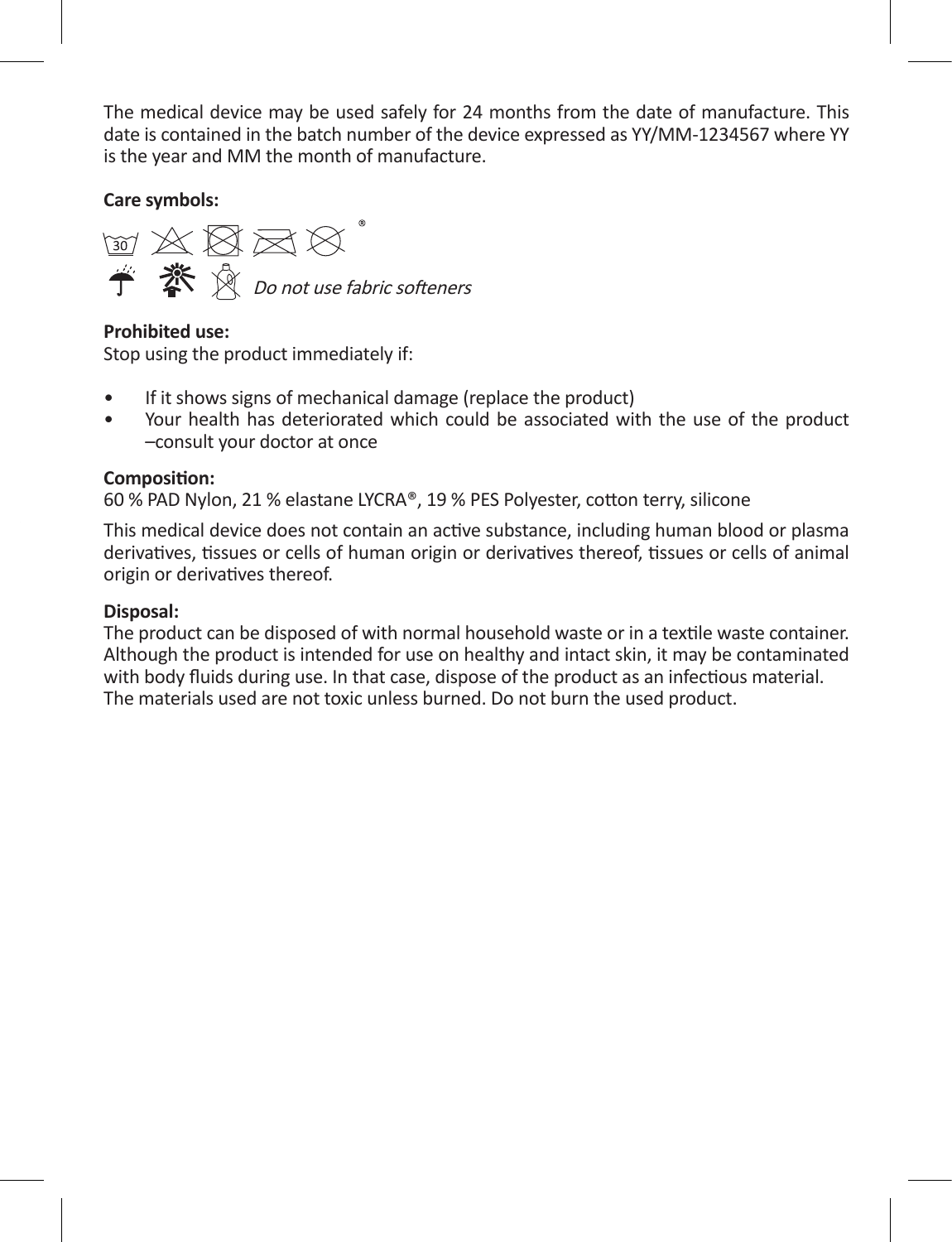**Any serious adverse event that occurs in connection with the device should be reported to the manufacturer and the competent authority of the Member State in which the user/patient is resident.**

| Česká republika | Státní ústav pro kontrolu léčiv, Šrobárova 48, 100 41 Praha 10                                                                  |  |
|-----------------|---------------------------------------------------------------------------------------------------------------------------------|--|
| Slovensko       | Štátny ústav pre kontrolu liečiv, Kvetná 1024/11, 821 08 Bratislava                                                             |  |
| Polska          | Urząd Rejestracji Produktów Leczniczych, Wyrobów Medycznych i<br>Produktów Biobójczych, Al. Jerozolimskie 181C, 02-222 Warszawa |  |
| Deutschland     | Das Bundesinstitut für Arzneimittel und Medizinprodukte, Kurt<br>Georg Kiesinger Allee 3, 53175 Bonn                            |  |
| Россия          | Roszdravnadzor, Address: 4, bld. 1, Slavyanskaya Square, Moscow,<br>109074                                                      |  |
| Україна         | Ministry of Health Ukraine, 7 Hrushevskoho Street, Kyiv, 01601                                                                  |  |
| Australia       | The Therapeutic Goods Administration, 136 Narrabundah Lane,<br>Symonston ACT 2609                                               |  |

# **Manufacturer:**



ARIES, a.s., Studenec 309, 512 33 Studenec Last reviewed: 01.01.2020

 $C \in$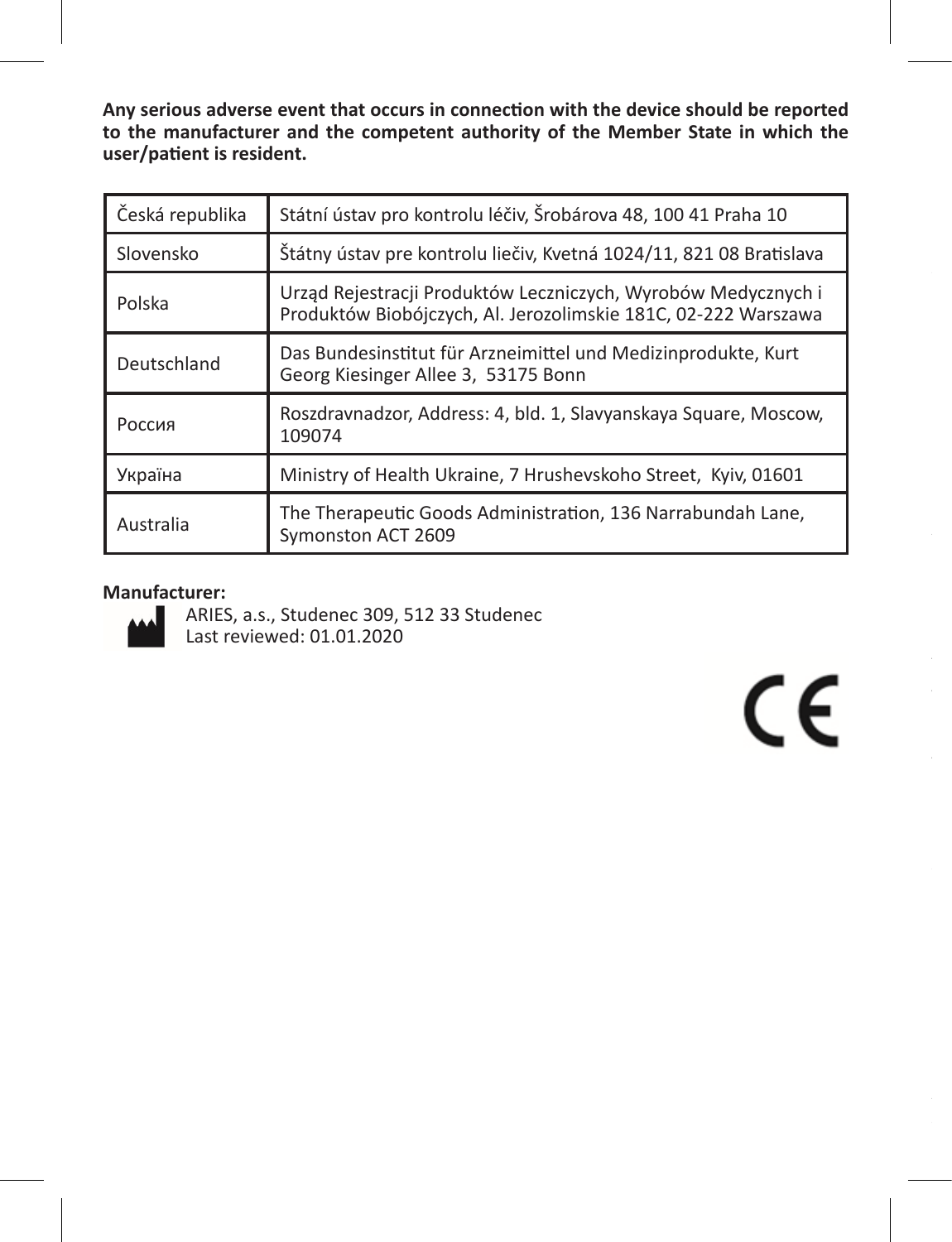# **(DE) Sehr geehrter Kunde,**

Sie halten eine medizinische Achillessehnenbandage zur unterstützenden Therapie nach Operationen und Verletzungen in den Händen. Die Gebrauchseigenschaften dieses Produkts können Sie verbessern, indem Sie es richtig pflegen bzw. anwenden.

Die **Avicenum ORTHO 1500 Achillessehnenbandage Typ 01** ist in Flachstricktechnik gefertigt. Die für ihre Herstellung verwendeten Materialien sind nicht hautreizend und enthalten kein Latex. In den hinteren Teil der Bandage ist eine anatomisch geformte Silikonpelotte eingefügt, welche die Propriozeption (Lagegefühl, Fähigkeit der Körperkoordination im Raum) und somit auch die Unterstützung und Stabilisierung der Achillessehne verbessert. Eine Achillessehnenbandage-Packung enthält zwei Silikon-Fersenstücke. Eines ist für das betroffene Bein bestimmt und dient dem weicheren Auftreten und der Abfederung der Stöße beim Gehen. Gleichzeitig reduziert es dank der leichten Anhebung die schmerzhafte Spannung der Achillessehne. Das zweite Fersenstück ist für das gesunde Bein bestimmt und gleicht die Länge der Gliedmaßen aus. Der Wirkmechanismus der Achillessehnenbandage beruht auf der Kompressionswirkung im Bereich der Achillessehne, wodurch sich der erforderliche therapeutische Effekt einstellt. Zum Erzielen des gewünschten Effekts ist es nötig, die richtige Größe zu wählen. Ihre beste Wirkung erzielt die Bandage bei körperlicher Aktivität. Die Bandage ist auch für sportliche Aktivitäten geeignet. Bei längeren Ruhepausen sollten Sie die Bandage abnehmen. Die **Avicenum ORTHO 1500 Achillessehnenbandage Typ 01** ist ein Medizinprodukt, das sowohl zur Anwendung zu Hause, als auch bei Gesundheitsdienstleistern bestimmt ist.

# **Name des Medizinprodukts:**

**Avicenum ORTHO 1500 Achillessehnenbandage Typ 01**

#### **Varianten des Medizinprodukts:**

**•** beidseitig, Silikonpelotte, Gr. XS - XXL

#### **Anwendungszweck des Medizinprodukts:**

Medizinprodukt, das zur Unterstützung der Achillessehne bei der Therapie nach Verletzungen und Operationen sowie zur Reduktion der Entstehung von Schwellungen bestimmt ist und als Unterstützung bei einer Schwäche, Entzündung oder Verletzung der Achillessehne dient. Diese Bandage ist auch bei sportlicher Aktivität zur Heilung oder Prävention geeignet.

#### **Indikation:**

- akute Entzündung der Achillessehne
- Schwellung der Achillessehne nach einer Verletzung
- Achillessehnenruptur
- Nachbehandlung von Operationen und Verletzungen der Achillessehne
- Schmerzsyndrome der Achillessehne
- Bursitis im Bereich der Achillessehne

Bei erstmaliger Anwendung der Achillessehnenbandage sollten Sie sich bezüglich der Anwendung mit Ihrem behandelnden Arzt beraten, ggf. sollte Ihr Gesundheitszustand regelmäßig ärztlich kontrolliert werden.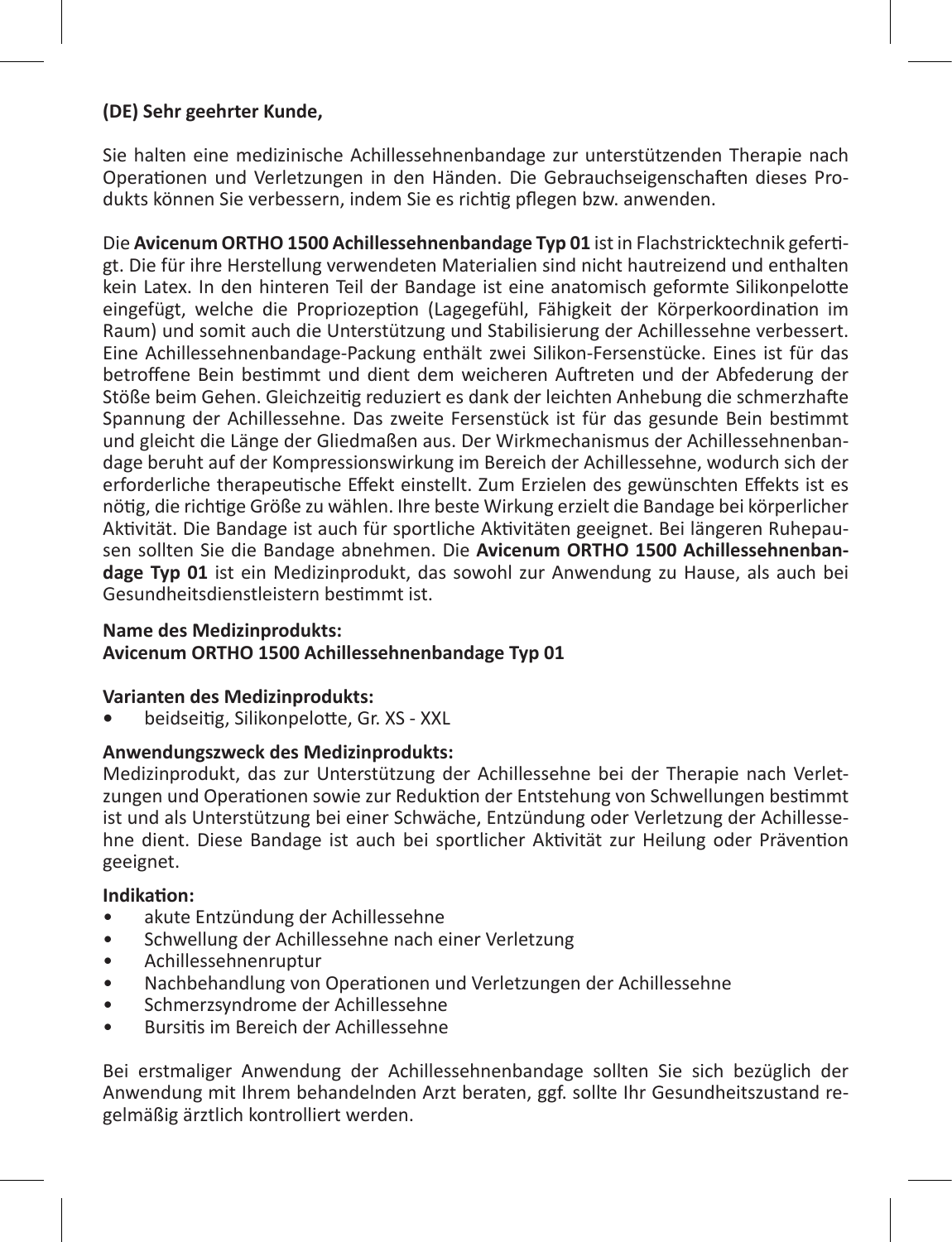# **Kontraindikation:**

- Erkrankungen oder Verletzungen der Haut im Bereich des Sprunggelenks und der Achillessehne
- akute nässende Hautmanifestationen
- Überempfindlichkeit gegenüber den verwendeten Materialien
- Störungen des Lymphabflusses und unspezifische Schwellungen des Weichgewebes im Bereich des Sprunggelenks
- Sensibilitätsstörungen der Gliedmaßen, periphere Neuropathie (z. B. bei Diabetes melli tus)

Bei bekannten Kontraindikationen sollte der behandelnde Arzt die Anwendung der Achillessehnenbandage abwägen und das mögliche Risiko gegenüber dem therapeutischen Nutzen des Medizinprodukts beurteilen.

#### **Patienten-Zielgruppe:**

Patienten mit Instabilität der Achillessehne, Therapie der Achillessehne nach Operationen und Verletzungen sowie Patienten mit den oben genannten Indikationen. Die Achillessehnenbandage ist zur Anwendung auf gesunder, unverletzter Haut bestimmt. Die Bandage ist für alle Altersgruppen und beide Geschlechter bestimmt. Es besteht keine Anwendungsbeschränkung in der Schwangerschaft.

#### **Nebenwirkungen:**

Nebenwirkungen können vor allem bei falsch gewählter Größe oder bei Anwendung der Achillessehnenbandage in unbelastetem Zustand auftreten. Bei zu fest angelegter Achillessehnenbandage kann es zu Druckstellen, zu einer Verschlechterung der Durchblutung durch Kompression der Blutgefäße oder zu einer Sensibilitätsverschlechterung durch zu starke Kompression der Nerven kommen. Bei empfindlichen Personen kann es an der Kontaktstelle mit dem Material, aus dem die Achillessehnenbandage gefertigt ist, zu Hautirritationen (Rötungen, Juckreiz, Blasenbildung) kommen.

# **Wahl der richtigen Größe der Achillessehnenbandage:**

Zum Erzielen des gewünschten Effekts ist es nötig, die richtige Größe zu wählen. Diese kann nur durch Messen der Umfänge der Gliedmaßen an den auf der Abbildung gekennzeichneten Stellen ermittelt werden.

#### **Hinweis:**

Jedwede Schwellung oder Instabilität der Achillessehne sollte von einem Arzt beurteilt werden. Sollte die Schwellung oder Instabilität der Achillessehne bei Ihnen zum ersten Mal aufgetreten sein, beraten Sie sich vor Anwendung der Achillessehnenbandage mit Ihrem Arzt. Beginnen Sie keine Selbstbehandlung mit der Achillessehnenbandage, sofern Sie die Ursache der Schwellung oder Instabilität der Achillessehne nicht kennen. Beraten Sie sich vor einer Kombination mit anderen Medizinprodukten (z. B. mit Kompressionsstrümpfen) stets mit Ihrem behandelnden Arzt.

- zum Messen ein Schneidermaßband verwenden
- messen Sie im Stehen, am besten früh morgens nach dem Aufwachen
- bitten Sie eine zweite Person um Hilfe
- die gemessenen Werte können sich im Laufe der Behandlung ändern überprüfen Sie vor der Anwendung einer neuen Achillessehnenbandage-Packung stets die richtige Größe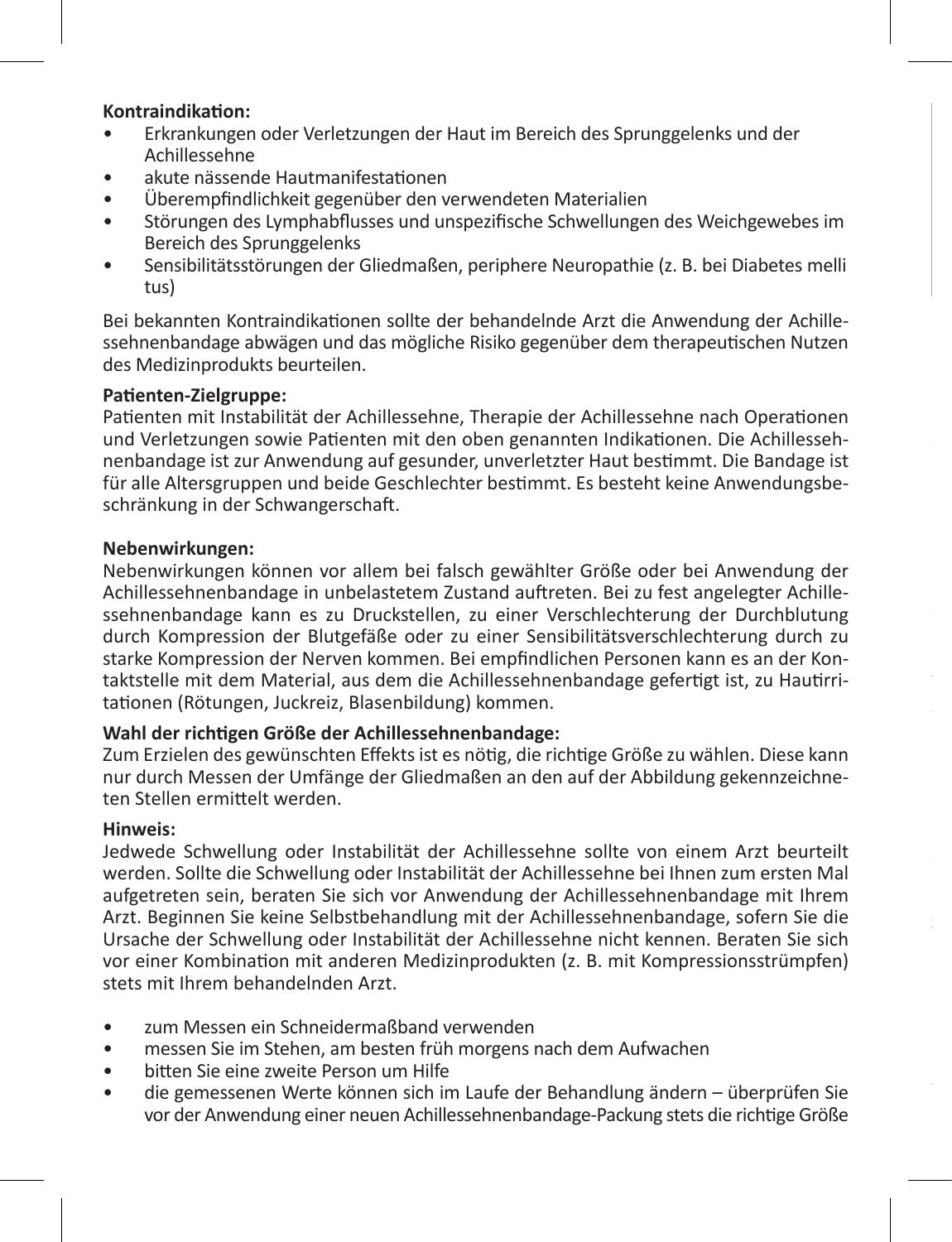| Über dem Knöchel gemessen |           |           |   |
|---------------------------|-----------|-----------|---|
| ХS                        |           | м         |   |
| $19 - 21$                 | $21 - 23$ | $23 - 25$ | b |
|                           | ΧL        | XXL       |   |
| $25 - 27$                 | $27 - 29$ | $29 - 31$ |   |

**Sollten die gemessenen Werte an der Grenze zwischen zwei Größen liegen**, wählen Sie die größere. Sollten Sie sich bei der Wahl der Größe der Achillessehnenbandage nicht sicher sein, suchen Sie ein Sanitätshaus oder direkt den Hersteller auf.

**Sollte sich die Achillessehnenbandage schlecht überziehen lassen**, besuchen Sie das Sanitätshaus und bitten Sie um Vorführung der richtigen Anziehtechnik. Sie können auch eine der Anziehhilfen benutzen.

# **Richtig gewählte Größe:**

- Sie verspüren im Bereich der Achillessehne und des Sprunggelenks einen merklichen, jedoch keineswegs unangenehmen Druck
- die Achillessehnenbandage verrutscht beim Laufen nicht und wirft keine Falten
- die Achillessehnenbandage schneidet nirgends ein

Angaben zur Größe und zum Hersteller sind auf dem Etikett zu finden, das am oberen Rand der Achillessehnenbandage angebracht ist.

#### **Anwendung der Achillessehnenbandage:**

Durch allmähliches Ziehen wird die Bandage so über den Knöchel gezogen, dass die Silikonverstärkung an der Achillessehne anliegt. Legen Sie die Bandage niemals nur durch Ziehen an ihrem oberen Rand an, sondern ziehen Sie sie immer schrittweise über. Am besten ist es, die Bandage frühmorgens vor der Belastung (im Sitzen) anzuziehen. Beim Anziehen sollte die Bandage nicht mit scharfen Gegenständen (z. B. Schmuck) oder langen Finger-/Zehennägeln in Kontakt kommen. Eine erhöhte Fußpflege (Entfernung der Hornhaut an den Fersen) verringert das Risiko einer Beschädigung des Produkts und verlängert seine Lebensdauer.

Die Bandage muss gleichmäßig und ohne Falten angezogen sein, damit es zu einer wirksamen Verteilung des Drucks kommt.

Sollten Sie Körperkosmetik benutzen, warten Sie mit dem Anziehen der Bandage nach der Applikation ca. 15 min.

Tragen Sie die Bandage bei sichtbarer mechanischer Beschädigung nicht mehr und ersetzen Sie sie am besten durch eine neue.

#### **Pflege:**

Die **Avicenum ORTHO 1500 Achillessehnenbandage Typ 01** ist ein Medizinprodukt, das zur wiederholten Anwendung durch eine Person bestimmt ist. Ihre Wirksamkeit und Sicherheit bleiben unter Einhaltung folgender Regeln über einen Zeitraum von 12 Monaten ab der ersten Anwendung erhalten:

• Maschinenwäsche möglich (bei max. 30 °C im Schonwaschgang) mit einer Seifenlösung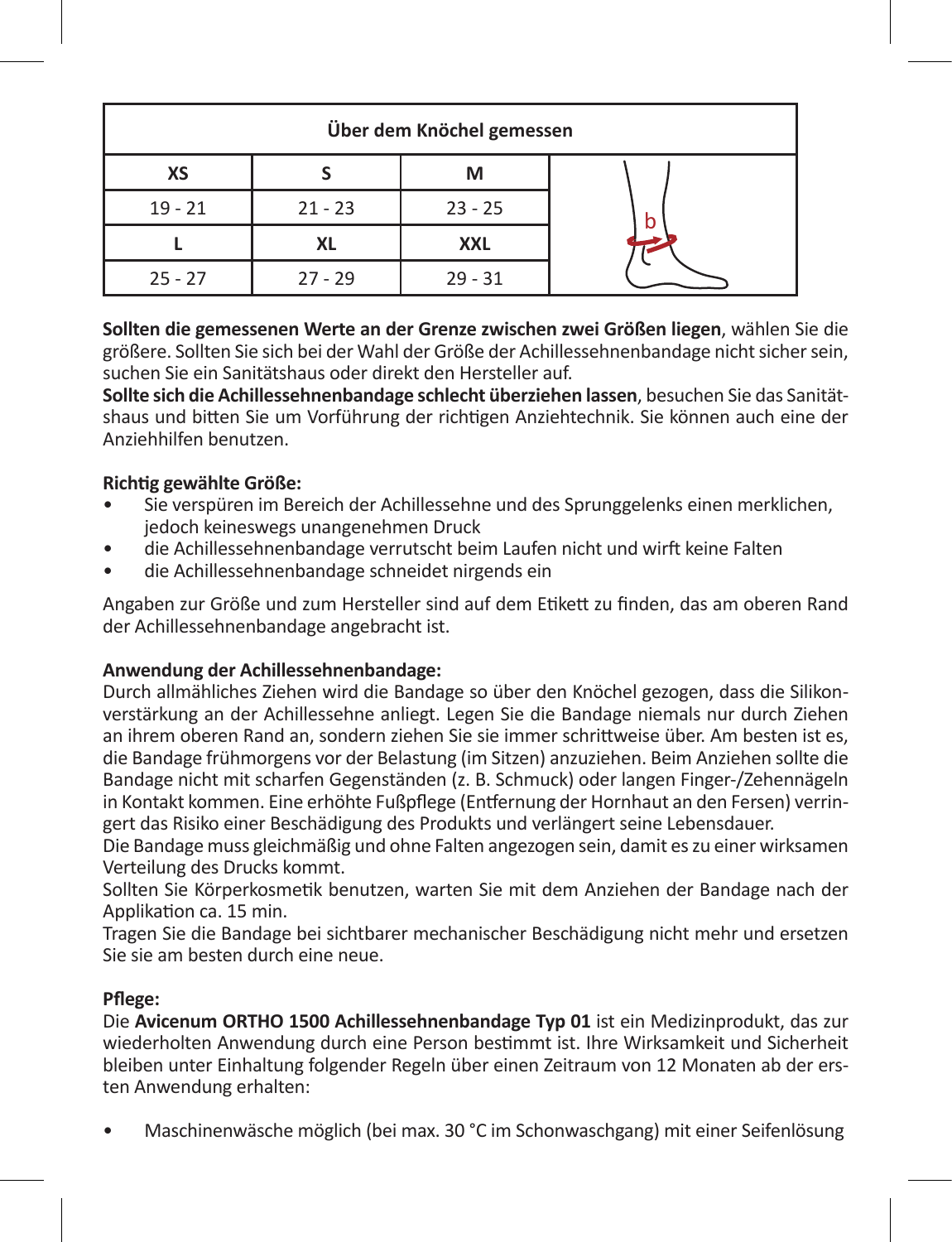oder einem Spezialpräparat zum Waschen von Kompressionsstrümpfen und Bandagen, in einem Schutzbeutel (Wäschenetz)

**Jedwedes schwerwiegende unerwünschte Vorkommnis, zu dem es im Zusammenhang mit** 

- keinen Weichspüler verwenden
- nicht schleudern, nasse Achillessehnenbandage zwischen zwei Handtüchern ausdrücken
- in waagerechter Lage ohne direkten Kontakt zu Wärmequellen (Heizkörper, Sonne) trocknen
- Achillessehnenbandage nicht bügeln
- maximal 120 Waschzyklen möglich
- im Trockenen und Dunklen aufbewahren, am besten in der Originalverpackung
- nicht mechanisch in die Achillessehnenbandage eingreifen, durch die Anwendung beschädigte Stellen nicht reparieren, Ränder nicht einschneiden
- die Achillessehnenbandage darf nicht in Kontakt mit organischen Lösungsmitteln oder Bleichmitteln kommen

Das Medizinprodukt kann 24 Monate ab Herstellungsdatum sicher verwendet werden. Dieses Datum ist Bestandteil der Chargennummer des Medizinprodukts, die im Format JJ/MM-1234567 dargestellt wird, wobei JJ für das Herstellungsjahr und MM für den Herstellungsmonat steht.

# **Pflegesymbole:**



# **Nicht anwenden:**

Brechen Sie die Anwendung des Medizinproduktes sofort ab, wenn:

- Zeichen einer mechanischen Beschädigung auftreten (tauschen Sie die Bandage gegen eine neue aus)
- die Lebensdauer oder das Haltbarkeitsdatum abgelaufen sind
- Sie eine Verschlechterung Ihres Gesundheitszustands beobachten, die mit der Anwendung der Achillessehnenbandage im Zusammenhang stehen könnte – beraten Sie sich in einem solchen Fall mit Ihrem behandelnden Arzt

#### **Zusammensetzung:**

60 % PAD Nylon, 21 % Elasthan LYCRA®, 19 % PES Polyester, Baumwollfrottee, Silikon

Dieses Medizinprodukt enthält keine Wirkstoffe, einschließlich Derivate aus menschlichem Blut oder Blutplasma, und auch keine Gewebe oder Zellen menschlichen Ursprungs oder deren Derivate und keine Gewebe oder Zellen tierischen Ursprungs oder deren Derivate.

# **Entsorgung:**

Die Achillessehnenbandage kann mit dem üblichen Siedlungsabfall entsorgt werden, gegebenenfalls in einen Textilsammelcontainer geworfen werden. Obwohl das Produkt zur Anwendung auf gesunder, unverletzter Haut bestimmt ist, kann nicht ausgeschlossen werden, dass es während der Anwendung zur Kontamination mit Körperflüssigkeiten kommt.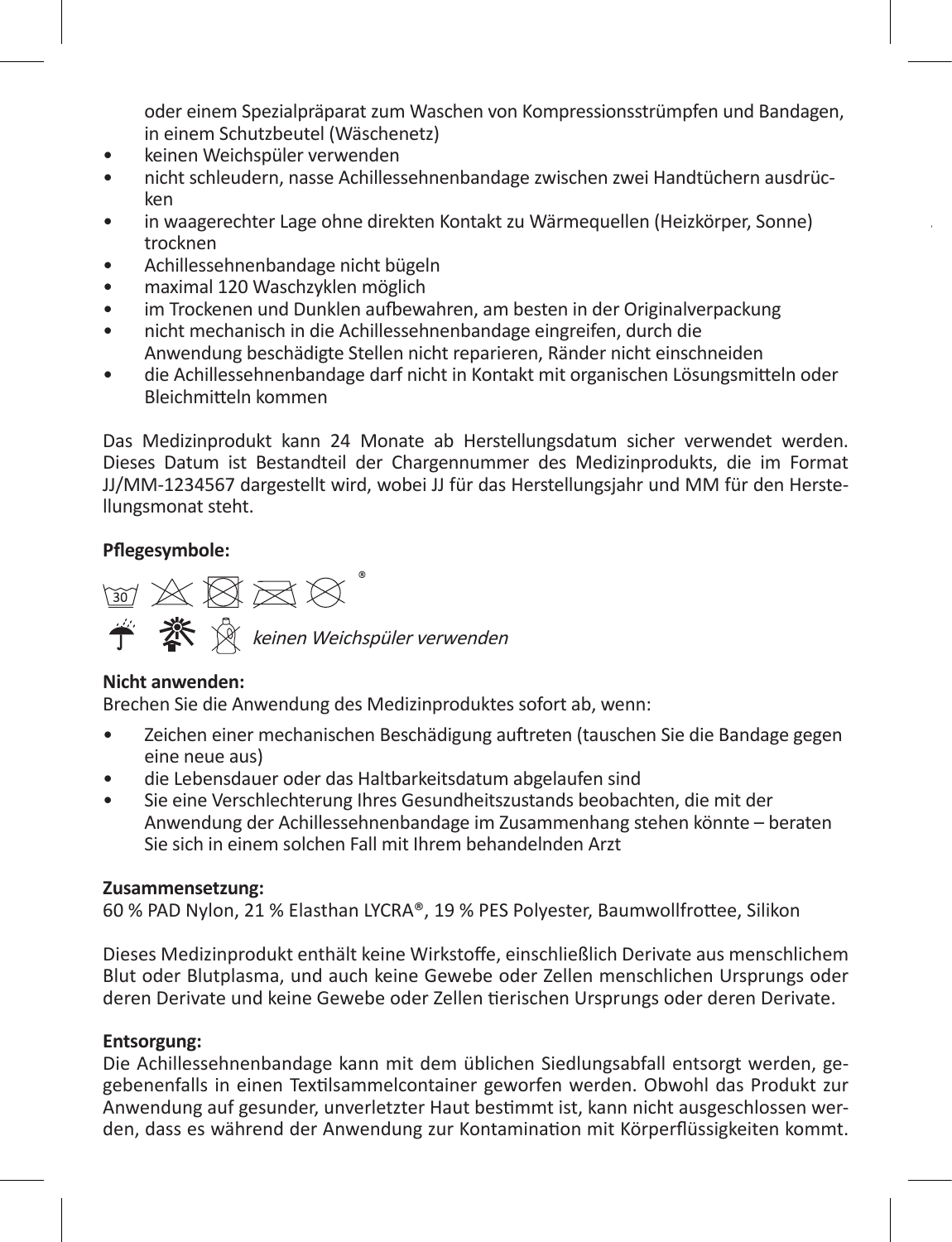In einem solchen Fall ist die Achillessehnenbandage als infektiöses Material zu entsorgen. Das verwendete Material ist nicht toxisch, sofern es nicht brennt. Die benutzte Bandage niemals verbrennen.

**Jedwedes schwerwiegende unerwünschte Vorkommnis, zu dem es im Zusammenhang mit dem betreffenden Produkt gekommen ist, ist dem Hersteller und der zuständigen Behörde des Mitgliedstaats zu melden, in dem der Anwender und/oder Patient ansässig ist.**

| Česká republika | Státní ústav pro kontrolu léčiv, Šrobárova 48, 100 41 Praha 10                                                                  |  |  |
|-----------------|---------------------------------------------------------------------------------------------------------------------------------|--|--|
| Slovensko       | Štátny ústav pre kontrolu liečiv, Kvetná 1024/11, 821 08 Bratislava                                                             |  |  |
| Polska          | Urząd Rejestracji Produktów Leczniczych, Wyrobów Medycznych i<br>Produktów Biobójczych, Al. Jerozolimskie 181C, 02-222 Warszawa |  |  |
| Deutschland     | Das Bundesinstitut für Arzneimittel und Medizinprodukte, Kurt<br>Georg Kiesinger Allee 3, 53175 Bonn                            |  |  |
| Россия          | Roszdravnadzor, Address: 4, bld. 1, Slavyanskaya Square, Moscow,<br>109074                                                      |  |  |
| Україна         | Ministry of Health Ukraine, 7 Hrushevskoho Street, Kyiv, 01601                                                                  |  |  |
| Australia       | The Therapeutic Goods Administration, 136 Narrabundah Lane,<br>Symonston ACT 2609                                               |  |  |

#### **Hersteller:**



ARIES, a.s., Studenec 309, 512 33 Studenec Datum der letzten Revision des Textes: 01.01.2020

 $\epsilon$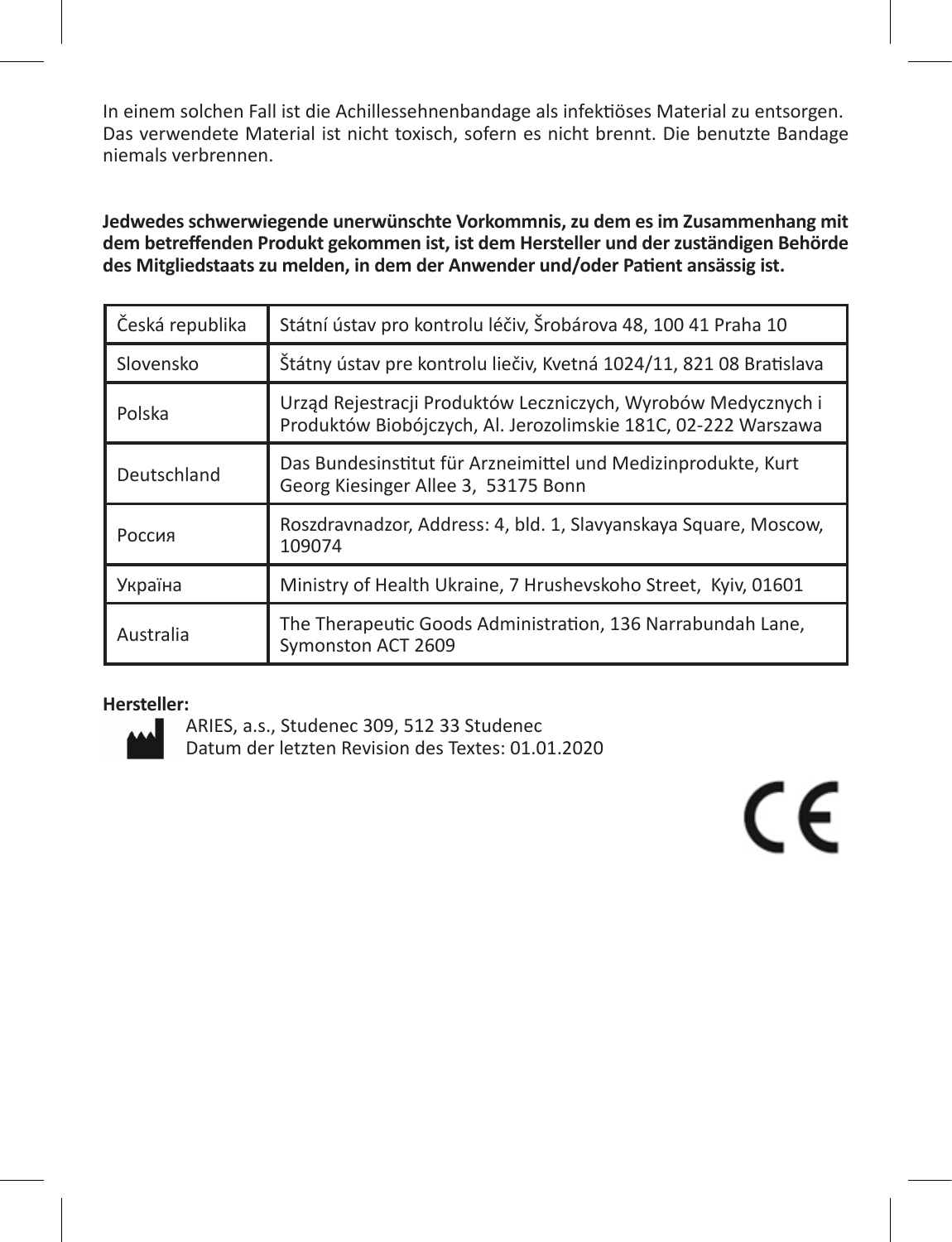#### **(RU) Дорогой клиент,**

в ваших руках – бандаж на ахиллово сухожилие, предназначенный для вспомогательной терапии после операций и травм. Правильным использованием и уходом за изделием вы можете поддержать его полезные свойства.

**Бандаж на ахиллово сухожилие Avicenum ORTHO 1500 тип 01** изготовлен по технологии плоского плетения. Материалы использованные в бандаже не вызывают раздражение и не содержат латекс. На задней стороне бандажа находится специальный силиконовый пелот анатомической формы, который улучшает проприоцепцию (ощущение положения, способность координации движений тела в пространстве) и предоставляет опору для мышц (стабилизацию ахиллова сухожилия). В упаковку с бандажом ахиллова сухожилия также входят два силиконовых подпяточника. Первый предназначен для травмированной ноги, для смягчения шага при ходьбе и для

снижения болезненного напряжения ахиллова сухожилия за счет легкой<br>приподнятости вкладыша. Второй предназначен для здоровой ноги, для Второй предназначен для здоровой ноги, для выравнивания длины ног. Бандаж действует за счет компрессионного воздействия в области ахиллова сухожилия, которое оказывает необходимый терапевтический эффект. Для правильного эффекта бандажа необходимо подобрать правильный размер. Наилучший эффект бандаж оказывает во время физической нагрузки и, таким образом, им можно пользоваться и во время спорта. При длительных периодах отдыха или неподвижности бандаж следует снимать. **Бандаж на ахиллово сухожилие Avicenum ORTHO 1500 тип 01** – это медицинское изделие предназначенное и для домашнего использования, и для использования в области медицинских услуг.

**Для кого предназначен бандаж:** 

Для пациентов с

Для правильного эффекта бандажа необходимо подобрать правильный размер. Для

#### **Название медицинского изделия: Бандаж на ахиллово сухожилие Avicenum ORTHO 1500 тип 01**

#### **Варианты медицинского изделия:**

двухсторонний, силиконовый пелот, размер XS – XXL

#### **Цель применения:**

Медицинское изделие предназначено для укрепления ахиллова сухожилия во время терапии после операций и травм, для профилактики отеков, и для укрепления ахиллова сухожилия в случае слабости, травмы или воспаления связок или сухожилия. Бандаж также можно использовать во время занятия спортом в целях лечения или профилактики.

#### **Показания:**

- острое воспаление ахиллова сухожилия
- посттравматический отек ахиллова сухожилия
- надрыв ахиллова сухожилия
- долечивание после травм и операций ахиллова сухожилия
- болевой синдром ахиллова сухожилия
- бурсит в области ахиллова сухожилия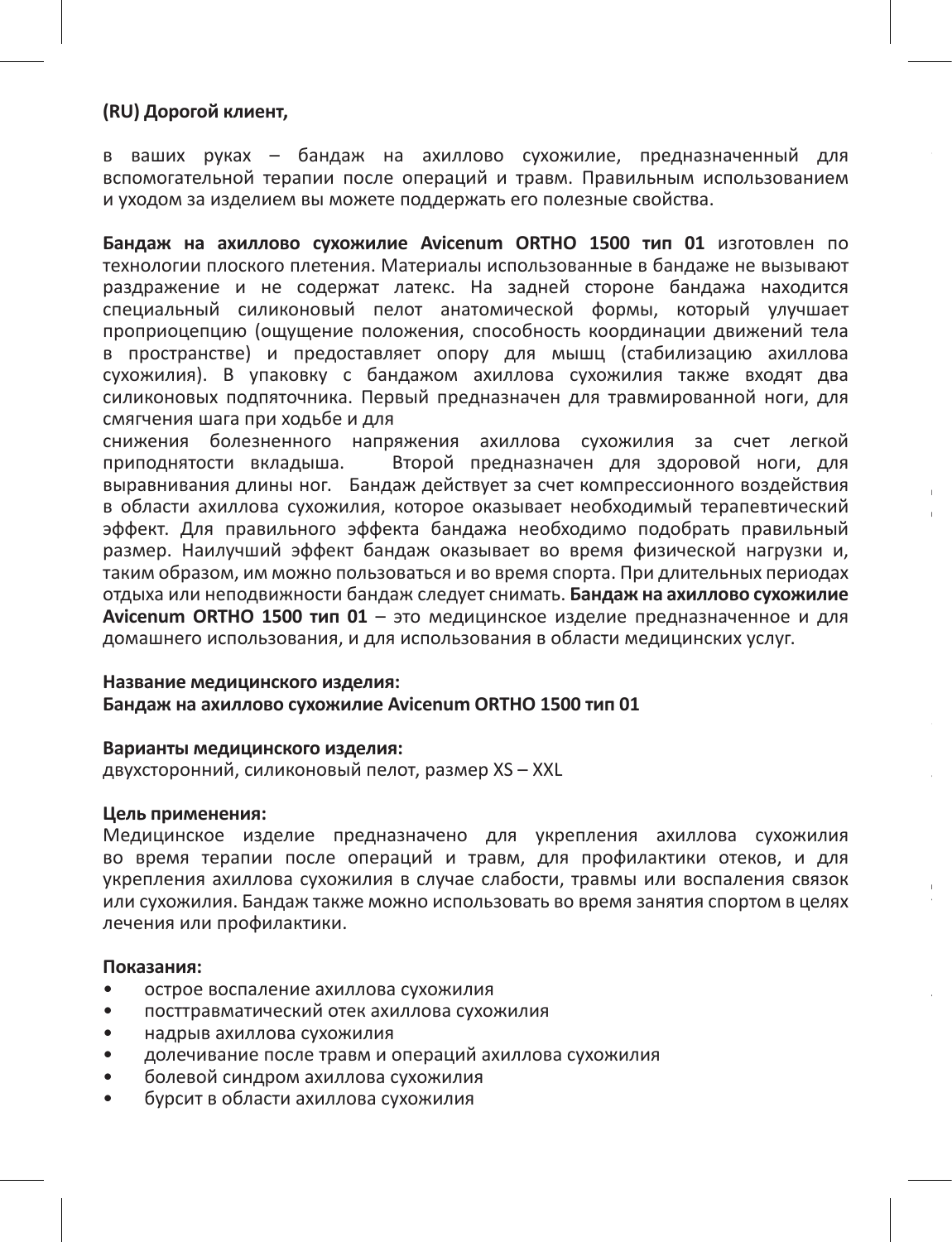Если вы используете бандаж на ахиллово сухожилие впервые, рекомендуем проконсультировать его применение с лечащим врачом или регулярно проходить у него осмотр.

#### **Противопоказания:**

- заболевания или травмы кожи в области ахиллова сухожилия
- мокнущие места на коже (раны, дерматиты, и другие)
- повышенная чувствительность к использованному материалу
- расстройства оттока лимфы и неспецифические отеки мягких тканей в области .<br>ахиллова сухожилия
- расстройства чуткости конечностей, периферическая нейропатия (к примеру при сахарном диабете)

В связи с существованием противопоказаний, лечащий врач должен оценить, насколько уместно использование бандажа и взвесить возможные риски и терапевтический эффект бандажа.

#### **Для кого предназначен бандаж:**

Для пациентов с нестабильностью ахиллова сухожилия, для терапии после травм и операций и для пациентов с вышеприведенными показаниями. Бандаж следует надевать на здоровую, неповрежденную кожу. Бандаж предназначен для мужчин и женщин любого возраста. Бандаж также можно использовать во время беременности.

#### **Побочные эффекты:**

Бандаж может иметь побочные эффекты прежде всего при использовании неправильного размера или при использовании во время отсутствия физической нагрузки. Слишком туго затянутый бандаж может привести к образованию мозолей, ухудшенному кровоснабжению (в результате сжатия сосудов), или ухудшенной чувствительности (в результате чрезмерного сжатия нервов). Более чувствительные люди могут заметить признаки раздражения кожи (покраснение, зуд, образование пузырьков) в местах соприкосновения кожи с материалом, из которого изготовлен бандаж.

#### **Как подобрать правильный размер:**

Для правильного эффекта бандажа необходимо подобрать правильный размер. Для того, чтобы определить нужный размер, необходимо измерить конечность в местах обозначенных на рисунке.

#### **Предупреждение:**

Любые отеки или нестабильность ахиллова сухожилия должен оценить врач. Если вы наблюдаете отек или нестабильность впервые, посоветуйтесь перед использованием бандажа с вашим врачом. Не приступайте к самолечению ахиллова сухожилия при помощи бандажа, если вам не известна причина отека или нестабильности. Сочетание бандажа с другими медицинскими изделиями (к примеру, с компрессионными чулками) всегда необходимо обсудить в лечащим врачом.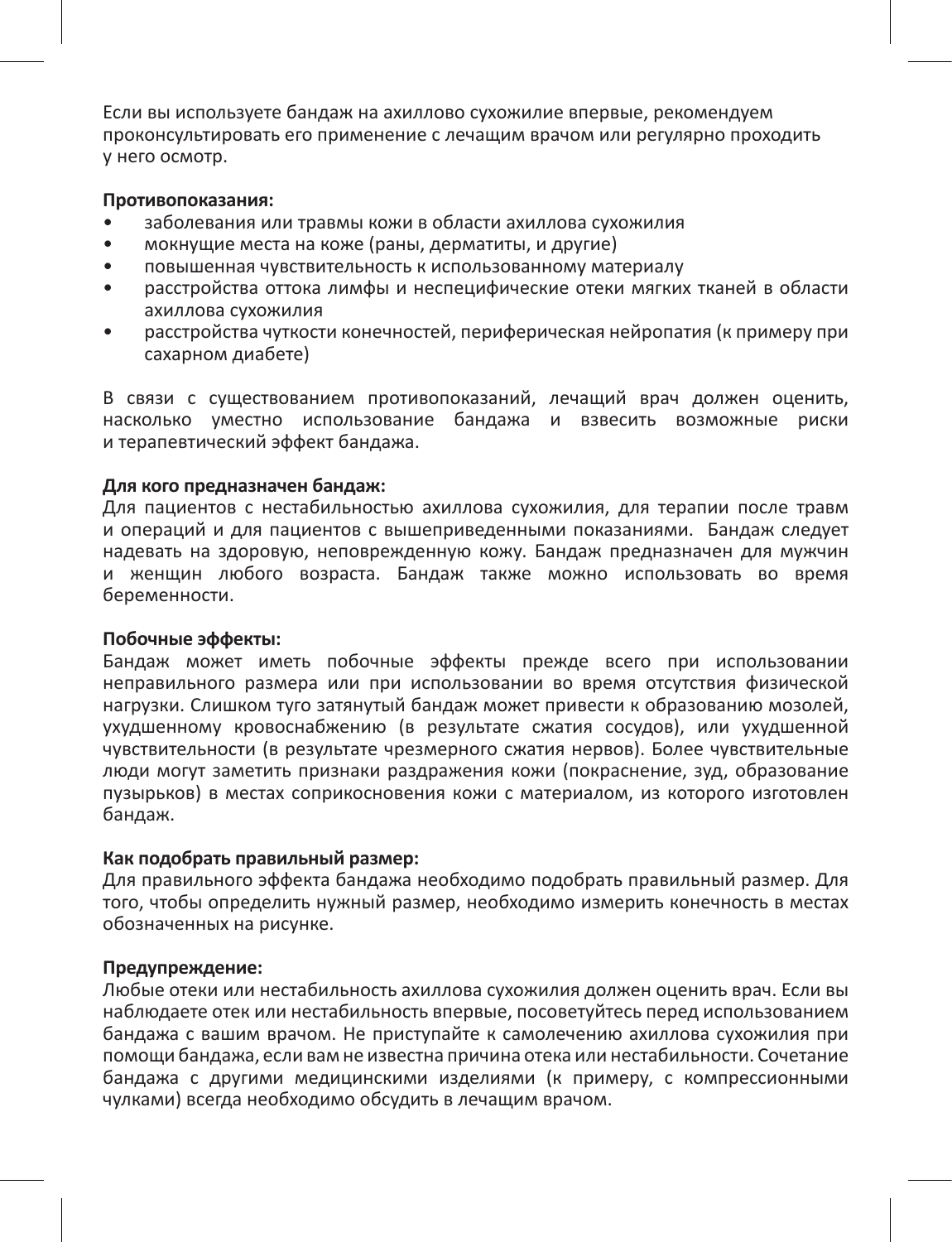- Для измерения используйте швейный метр
- измерение следует проводить стоя, в идеальном случае утром, после сна
- попросите кого-нибудь помочь вам измерить нужное место
- в течение лечения измеренная окружность может меняться, поэтому перед тем, как надеть новый бандаж проверьте, что он подходящего размера

| точка измерения - над лодыжкой |           |           |  |
|--------------------------------|-----------|-----------|--|
| ХS                             |           | м         |  |
| $19 - 21$                      | $21 - 23$ | $23 - 25$ |  |
|                                | XL        | XXL       |  |
| $25 - 27$                      | $27 - 29$ | $29 - 31$ |  |

**Если измеренная окружность на грани двух размеров**, выбирайте более крупный. Если вы не уверены, какой размер вам подойдет, посетите специализированный пункт выдачи медицинских изделий или производителя.

**Если надеть бандаж является для вас проблемой**, посетите специализированный пункт выдачи медицинских изделий где вам продемонстрируют правильную технику надевания. Вы также можете использовать специальные вспомогательные приспособления для надевания бандажа.

#### **Как узнать, что вы подобрали правильный размер:**

- в области ахиллова сухожилия ощущается заметное давление, которое, однако, не является неприятным
- при ходьбе бандаж не сползает и не собирается
- бандаж нигде не давит

Информация о размере и производителе находится на этикетке вшитой около верхнего края бандажа.

#### **Как надеть бандаж:**

Постепенно натяните бандаж на лодыжку так, чтобы силиконовый пелот правильно прилегал на ахиллово сухожилие. Всегда натягивайте бандаж постепенно. Никогда не надевайте бандаж натягиванием за верхний край изделия. Лучше всего бандаж надевать утром, сидя, до какой-либо нагрузки. Надевая бандаж убедитесь, что он не соприкасается с острыми предметами, к примеру, с украшениями или длинными ногтями. Чтобы снизить риск повреждения изделия, рекомендуем уделять внимание уходу за ступнями (особенно огрубевшей коже на пятках).

Бандаж следует натянуть равномерно, без складок, чтобы обеспечить эффективное распределение давления.

Если вы пользуетесь косметикой для тела, подождите после ее применения как минимум 15 минут прежде чем надеть бандаж.

Если вы обнаружили на бандаже механическое повреждение, не используйте его и, в идеальном случае, поменяйте на новый.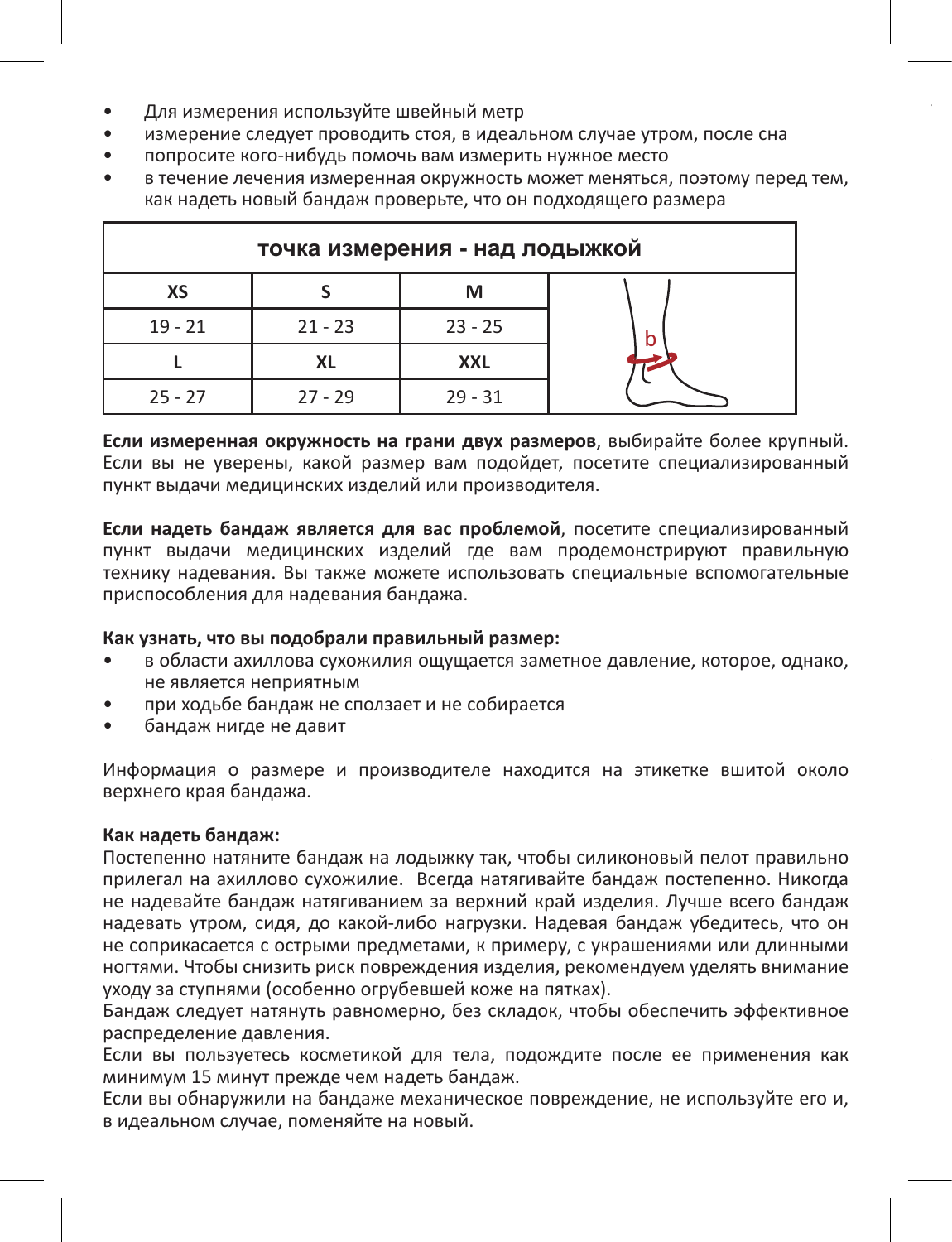#### **Уход за изделием**

**Бандаж на ахиллово сухожилие Avicenum ORTHO 1500 тип 01** – это медицинское изделие предназначенное для повторного использования одним человеком. Свойства и безопасность бандаж сохраняет в течение 12 месяцев од первого использования, при чем необходимо соблюдать следующие правила:

- бандаж можно стирать в стиральной машине (при температуре 30 °C в режиме бережной стирки) с использованием мыльного раствора или специального средства для стирки компрессионных чулков и бандажей и поместив бандаж в мешок для стирки
- не используйте кондиционеры для белья
- не используйте в стиральной машине режим отжима отожмите бандаж при помощи двух полотенец
- сушите бандаж в горизонтальном положении, в стороне от прямых источников тепла (батарея, солнце)
- не гладьте бандаж утюгом
- максимальное количество стирок 120
- храните бандаж на сухом и темном месте, лучше всего в оригинальной упаковке
- воздержитесь какого-либо механического вмешательства в бандаж не чините повреждения, которые образовались в последствии использования, не надрезайте края
- следите за тем, чтобы на бандаж не попадали органические растворители и отбеливающие средства

Медицинское изделие можно безопасно использовать в течение 24 месяцев от даты производства. Дата производства является частью номера партии изделия в формате ГГ/ММ-1234567 где ГГ означает год а ММ месяц изготовления.

#### **Значки по уходу за изделием:**

**M A X R X** 

Не использовать кондиционер для белья

# **Когда не следует использовать бандаж:**

Немедленно перестаньте использовать бандаж если:

- на нем появились признаки механического повреждения (поменяйте бандаж на новый)
- вы наблюдаете ухудшение состояния, которое могло бы быть связано с использованием бандажа – в таком случае посоветуйтесь с врачом

#### **Состав:**

60 % PAD Нейлон, 21 % эластан LYCRA®, 19 % PES полиэстер, хлопковая махра, силикон

Бандаж не содержит в себе лечебные препараты, дериваты человеческой крови или плазмы, ткани или клетки человеческого происхождения или их дериваты, или ткани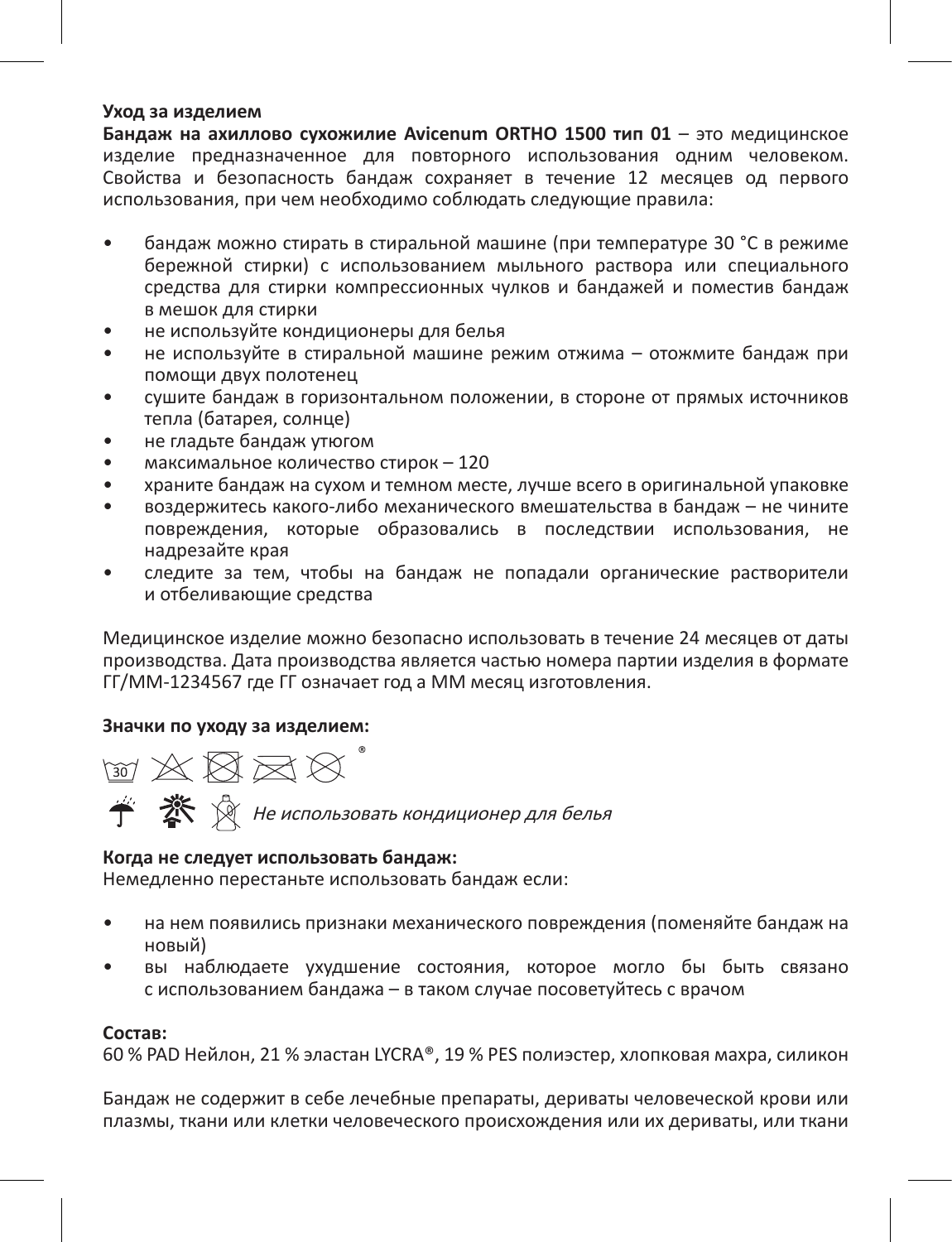или клетки животного происхождения или их дериваты.

#### **Как правильно выбросить изделие:**

Бандаж можно выбросить так же, как обычный мусор, или поместить в контейнер для текстиля. Не смотря на то, что изделие предназначено для использования на здоровой коже без травм, не возможно исключить загрязнение бандажа жидкостями тела. В таком случае бандаж следует уничтожить как инфекционный материал. Материал, из которого изготовлено изделие, не является токсическим, за исключением его возгорания. Никогда не утилизируйте бандаж путем сжигания.

**Любые серьезные нежелательные ситуации, которые образовались в связи с изделием, следует сообщить производителю и в соответствующие органы государственной администрации страны-участницы ЕС, в которой проживает пациент или пользователь.**

| Česká republika | Státní ústav pro kontrolu léčiv, Šrobárova 48, 100 41 Praha 10                                                                  |  |
|-----------------|---------------------------------------------------------------------------------------------------------------------------------|--|
| Slovensko       | Štátny ústav pre kontrolu liečiv, Kvetná 1024/11, 821 08 Bratislava                                                             |  |
| Polska          | Urząd Rejestracji Produktów Leczniczych, Wyrobów Medycznych i<br>Produktów Biobójczych, Al. Jerozolimskie 181C, 02-222 Warszawa |  |
| Deutschland     | Das Bundesinstitut für Arzneimittel und Medizinprodukte, Kurt<br>Georg Kiesinger Allee 3, 53175 Bonn                            |  |
| Россия          | Roszdravnadzor, Address: 4, bld. 1, Slavyanskaya Square, Moscow,<br>109074                                                      |  |
| Україна         | Ministry of Health Ukraine, 7 Hrushevskoho Street, Kyiv, 01601                                                                  |  |
| Australia       | The Therapeutic Goods Administration, 136 Narrabundah Lane,<br>Symonston ACT 2609                                               |  |

#### **Производитель:**



ARIES, a.s., Studenec 309, 512 33 Дата последней ревизии текста: 01.01.2020

CE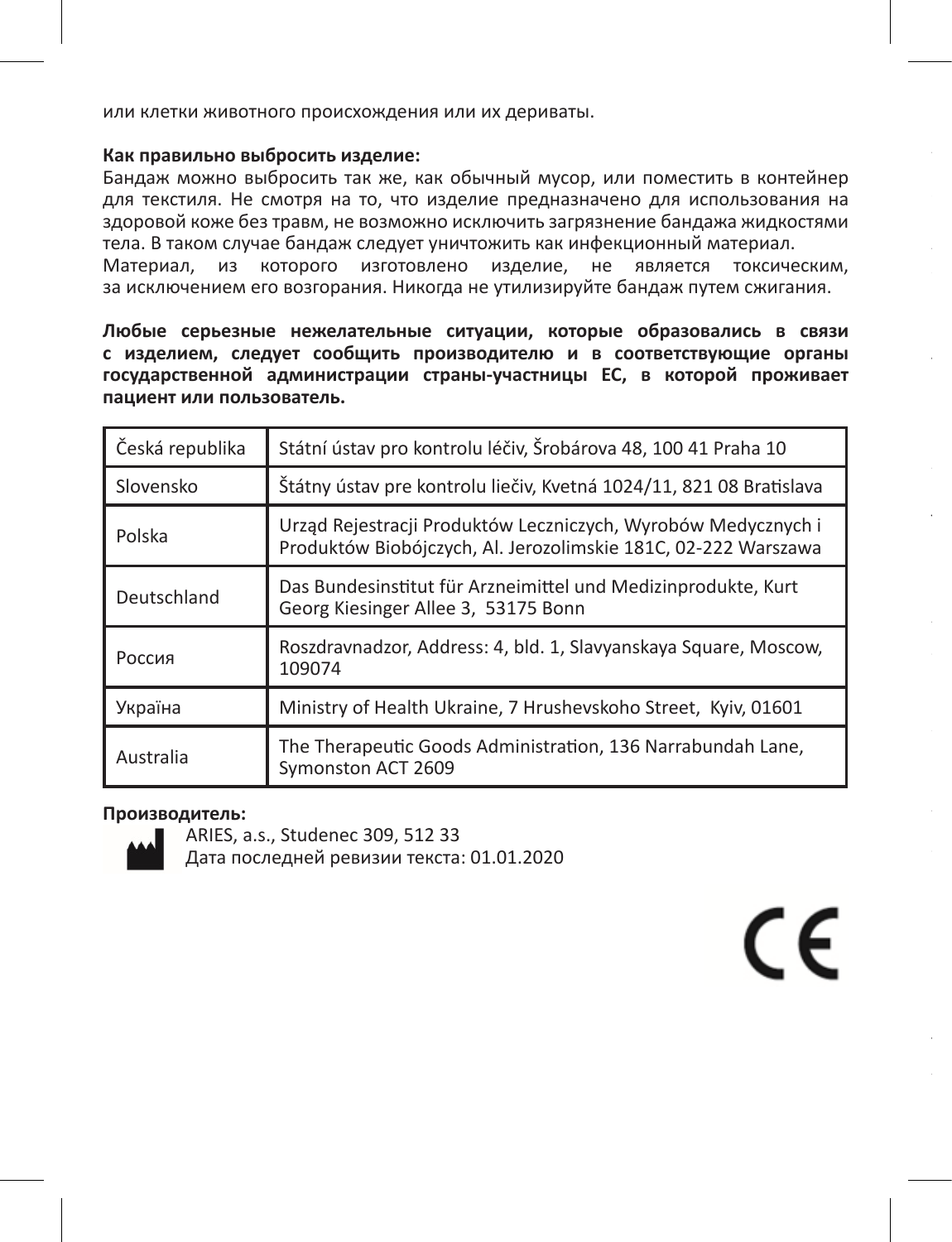# **(PL) Szanowni Klienci,**

trzymają Państwo w rękach elastyczną opaskę ścięgna Achillesa, którą stosuje się w leczeniu pooperacyjnym oraz podczas terapii pourazowej. Korzystne właściwości wyrobu wpływają na prawidłowe stosowanie i efektywne leczenie.

**Avicenum ORTHO 1500 opaska ścięgna Achillesa typ 01** wykonana w technologii płaskiego dziania z materiałów niedrażniących i niezawierających lateksu. W tylnej części opaski znajduje się specjalna anatomicznie ukształtowana pelota silikonowa, która polepsza propriocepcję (czucie głębokie, zdolność do koordynowania ciała w przestrzeni) i w ten sposób zapewnia stabilizację ścięgna Achillesa. Do opaski dołączono dwie silikonowe podpiętki. Jedna łagodzi ból chorej nogi podczas chodzenia oraz zapewnia właściwą amortyzację. Jednocześnie, dzięki nieco podniesionej pięcie, zmniejsza bolesne naciąganie ścięgna. Druga podpiętka przeznaczona jest pod zdrową nogę i służy do wyrównania długości kończyn. Mechanizm działania opaski ścięgna Achillesa opiera się na wywieraniu odpowiedniego ucisku w okolicy ścięgna Achillesa, dzięki czemu uzyskujemy pożądany efekt terapeutyczny. Aby osiągnąć pożądany efekt, konieczne jest, aby wybrać odpowiedni rozmiar. Najlepsze rezultaty osiąga się użytkując opaskę podczas codziennych aktywności fizycznych. Opaska jest wygodna podczas aktywności sportowych. Podczas dłuższych przerw opaskę należy zdejmować. **Avicenum ORTHO 1500 opaska ścięgna Achillesa typ 01** jest wyrobem medycznym do stosowania w warunkach domowych, jak i placówkach zdrowia.

#### **Nazwa wyrobu:**

#### **Avicenum ORTHO 1500 opaska ścięgna Achillesa typ 01**

#### **Warianty wyrobu:**

• obustronna, silikonowa pelota, roz. XS- XXL

#### **Zastosowanie:**

Wyrób medyczny przeznaczony do wzmocnienia ścięgna Achillesa w terapii pourazowej i pooperacyjnej, zapobiega obrzękom zapewniając wsparcie ścięgna Achillesa w terapii, podczas stanu zapalnego lub urazów. Opaska zapewnia komfort podczas aktywności sportowych w trakcie leczenia czy profilaktyki.

#### **Wskazania:**

- ostre zapalenie ścięgna Achillesa
- pourazowy obrzęk ścięgna Achillesa
- zerwanie ścięgna Achillesa
- eczenie pooperacyjne i pourazowe ścięgna Achillesa
- zespoły bólowe ścięgna Achillesa
- zapalenie kaletki ścięgna Achillesa

Jeśli używasz opaskę ścięgna Achillesa po raz pierwszy, zaleca się konsulatcję lekarską w celu potwierdzenia wskazań do jej zastosowania. Jeśli to konieczne, należy regularnie kontrolować stan zdrowia przez lekarza.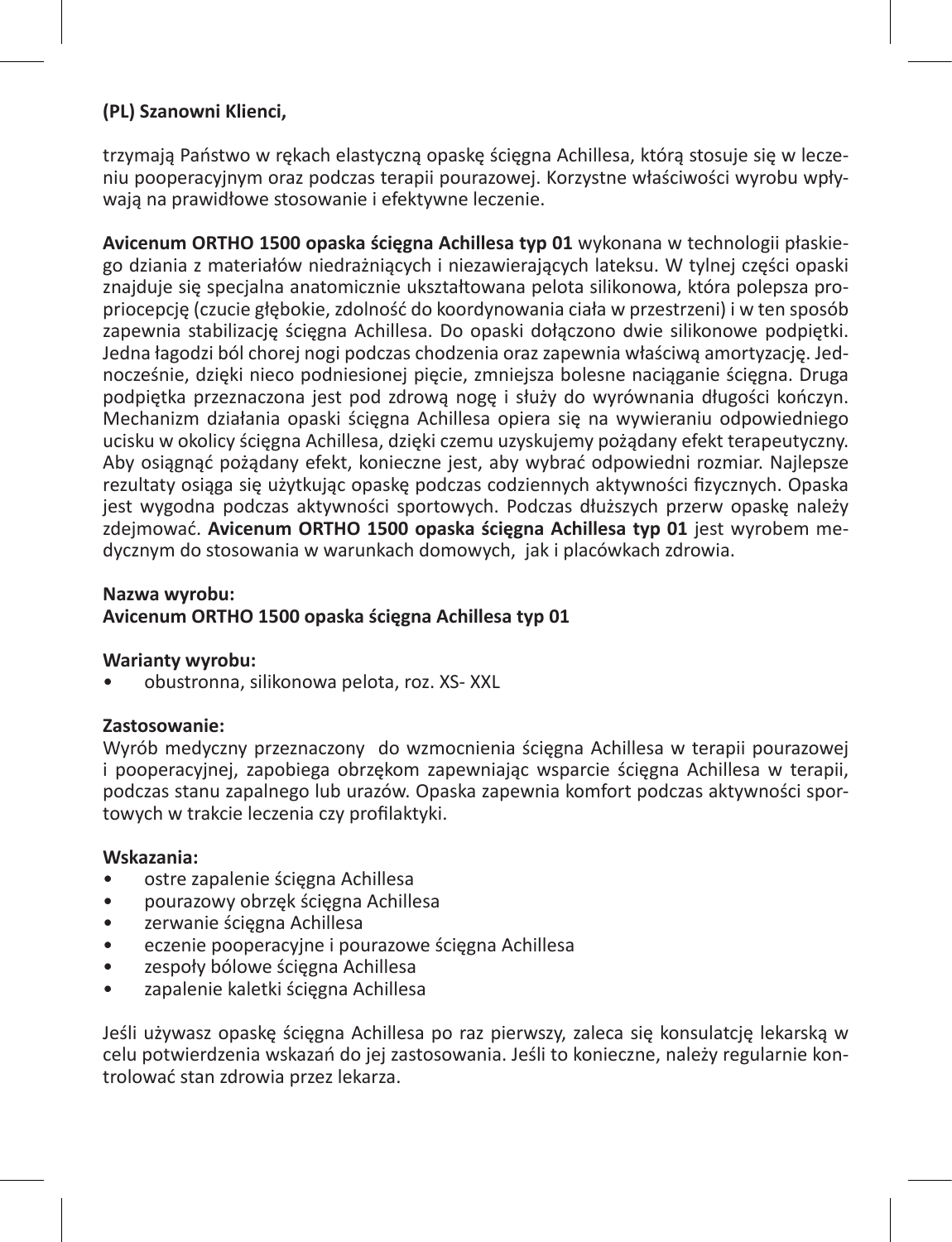#### **Przeciwwskazania:**

- choroba lub uszkodzenie skóry w obrębie kostki i ścięgna Achillesa
- ostre stany zapalne skóry z wysiękiem
- nadwrażliwość na zastosowane materiały
- zaburzenia drenażu limfatycznego i niespecyficzny obrzęk tkanek miękkich w okolicy ścięgna Achillesa
- drętwienie kończyn, neuropatia obwodowa (na przykład przy cukrzycy)

Ze względu na znane przeciwwskazania lekarz prowadzący powinien rozważyć użycie opaski ścięgna Achillesa i ocenić potencjalne ryzyko dla korzyści terapeutycznych wyrobu medycznego.

# **Grupą docelową są:**

Pacjenci z niestabilnym ścięgnem Achillesa, podczas terapii w stanach pooperacyjnych i pourazowych ścięgna oraz pacjenci z powyższymi wskazaniami. Opaska ścięgna Achillesa jest przeznaczona do stosowania na zdrową, nieuszkodzoną skórę. Opaska jest przeznaczona dla wszystkich grup wiekowych i obu płci. Nie ma ograniczeń co do stosowania w ciąży.

**Jeśli opaska ścięgna Achillesa ciężko się zakłada,** odwiedź specjalistyczny sklep medyczny

#### **Efekty uboczne:**

Działania uboczne mogą występować zwłaszcza w przypadku nieprawidłowo dobranego rozmiaru lub podczas stosowania opaski pomimo przeciwwskazań. Zbyt mocno obciskająca ścięgno Achillesa opaska, może powodować owrzodzenia, pogorszenie krążenia krwi z powodu ucisku naczyń krwionośnych, pogorszenie tkliwości poprzez nadmierny ucisk nerwów. U alergików i wrażliwych osób może wystąpić podrażnienie skóry (zaczerwienienie, swędzenie, pęcherze) w miejscu styku z materiałem, z którego jest wykonana opaska ściegna Achillesa.

#### **Jak dobrać odpowiedni rozmiar:**

Aby osiągnąć pożądany efekt, konieczne jest, aby wybrać odpowiedni rozmiar. Rozmiar można określić jedynie na podstawie pomiaru obwodu kończyny w miejscu wskazanym na rysunku.

#### **Ostrzeżenie:**

Wszelkie obrzęki lub niestabilność ścięgna Achillesa powinny zostać ocenione przez lekarza. Jeśli obrzęk lub niestabilność ścięgna Achillesa zaobserwowano po raz pierwszy, przed rozpoczęciem korzystania z opaski należy skonsultować się z lekarzem. Nie zaczynaj samoleczenia ścięgna Achillesa opaską, jeśli nie znasz przyczyny obrzęku i niestabilności ścięgna Achillesa. Jednoczesne stosowanie z innymi wyrobami medycznymi (np. pończochami uciskowymi) należy zawsze skonsultować z lekarzem.

- do pomiaru użyj centymetra krawieckiego
- pomiaru dokonaj najlepiej rano po przebudzeniu
- poproś o pomoc drugą osobę
- pomiary kończyny mogą się od siebie różnić w trakcie leczenia, może to skutkować wymianą opaski na inny rozmiar.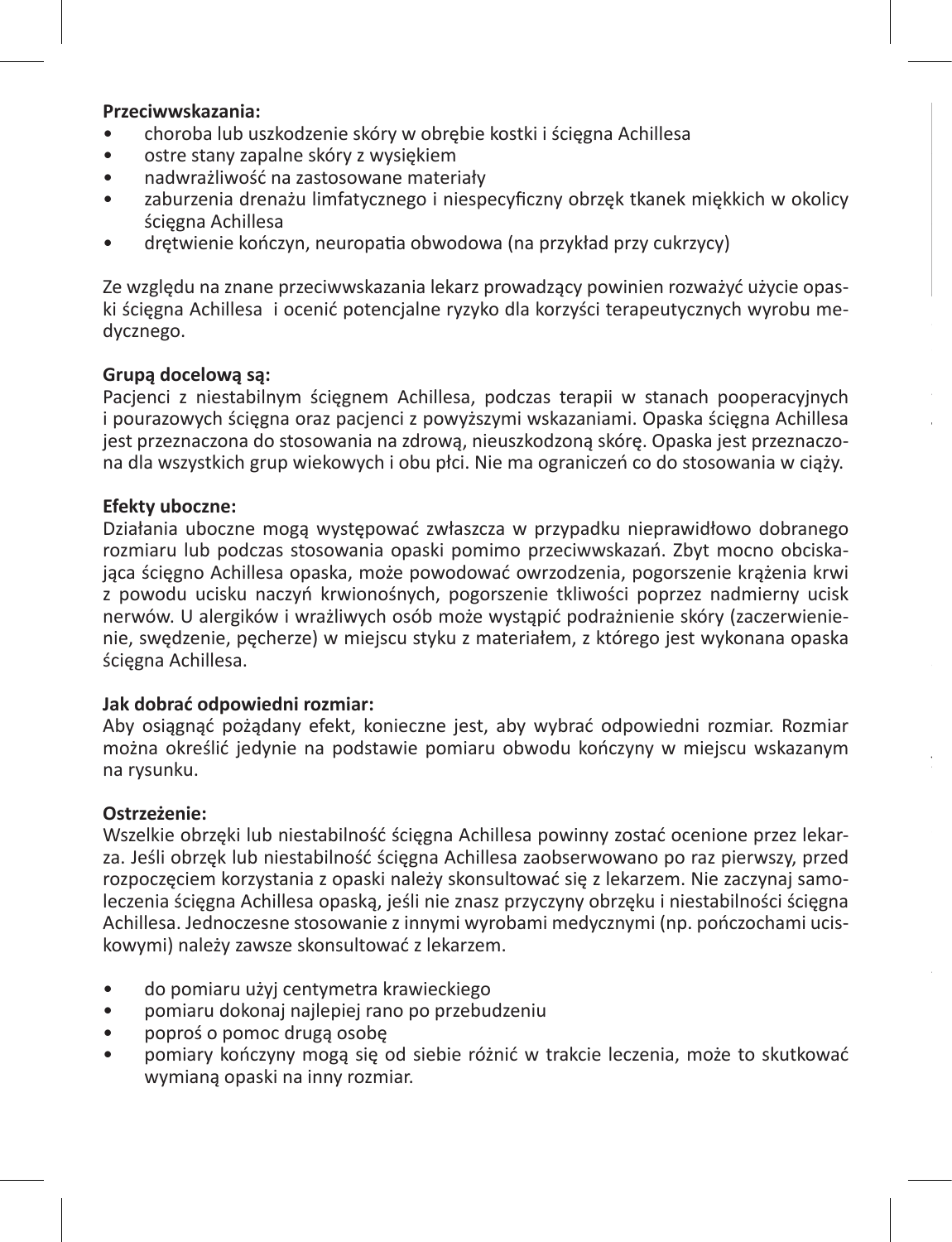| Mierzone powyżej kostki |           |           |   |
|-------------------------|-----------|-----------|---|
| ХS                      |           | м         |   |
| $19 - 21$               | $21 - 23$ | $23 - 25$ | b |
|                         | XL        | XXL       |   |
| $25 - 27$               | $27 - 29$ | $29 - 31$ |   |

**W przypadku gdy pomiar znajduje się na granicy dwóch rozmiarów,** wybierz rozmiar większy. Jeśli masz watpliwości co do wyboru rozmiaru opaski ścięgna Achillesa, należy skonsultować się z wyspecjalizowanym sklepem medycznym lub bezpośrednio z producentem.

**Jeśli opaska ścięgna Achillesa ciężko się zakłada,** odwiedź specjalistyczny sklep medyczny i poproś o pokazanie techniki sprawnego zakładania opaski.

# **Odpowiednio dobrany rozmiar, gdy:**

- odczuwa się zauważalny, ale nie nieprzyjemny ucisk w okolicy ścięgna Achillesa
- opaska nie zsuwa się, nie ulega podwijaniu i falowaniu
- opaska ścięgna Achillesa nie wżyna się w żadnym miejscu

Rozmiar i dane dotyczące producenta można znaleźć na metce wszytej w górnej części opaski ścięgna Achillesa.

#### **Zakładanie opaski ścięgna Achillesa:**

Opaskę naciągamy stopniowo na staw skokowy tak, aby silikonowa pelota była umieszczona odpowiednio na ścięgnie Achillesa. Opaskę naciągamy zawsze stopniowo, nigdy nie ciągniemy za jej górną krawędź. Najwygodniej opaskę założyć rano, w pozycji siedzącej, jeszcze przed obciążeniem kończyn dolnych. Podczas zakładania opaski należy unikać kontaktu z ostrymi przedmiotami (np. biżuterią) czy długimi paznokciami. Zwiększona dbałość o stopy (usuwanie zrogowaciałej skóry na piętach) zmniejsza ryzyko uszkodzenia wyrobu i zwiększa jego trwałość. Dzięki odpowiedniemu założeniu opaski uzyskamu pożądany ucisk w okolicy ścięgna.

Podczas stosowania kosmetyków pielęgnacyjnych należy odczekać około 15 minut przed założeniem opaski. W przypadku widocznego uszkodzenia mechanicznego wyrobu, należy opaskę zdjąć i najlepiej wymienić na nową.

# **Pielęgnacja i konserwacja:**

**Avicenum ORTHO 1500 opaska ścięgna Achillesa typ 01** jest wyrobem medycznym przeznaczonym do wielokrotnego użytku przez jedną osobę. Swoją skuteczność i bezpieczeństwo zachowuje przez okres 12 miesięcy od pierwszego użycia, z zastrzeżeniem stosowania następujących zasad:

• opaskę na ścięgno Achillesa można prać w pralce (w temp. max.30 °C, progam delikatne tkaniny)w płynie do prania lub specjalnym płynie do prania kompresyjnych pończoch i opasek, w ochronnym woreczku do prania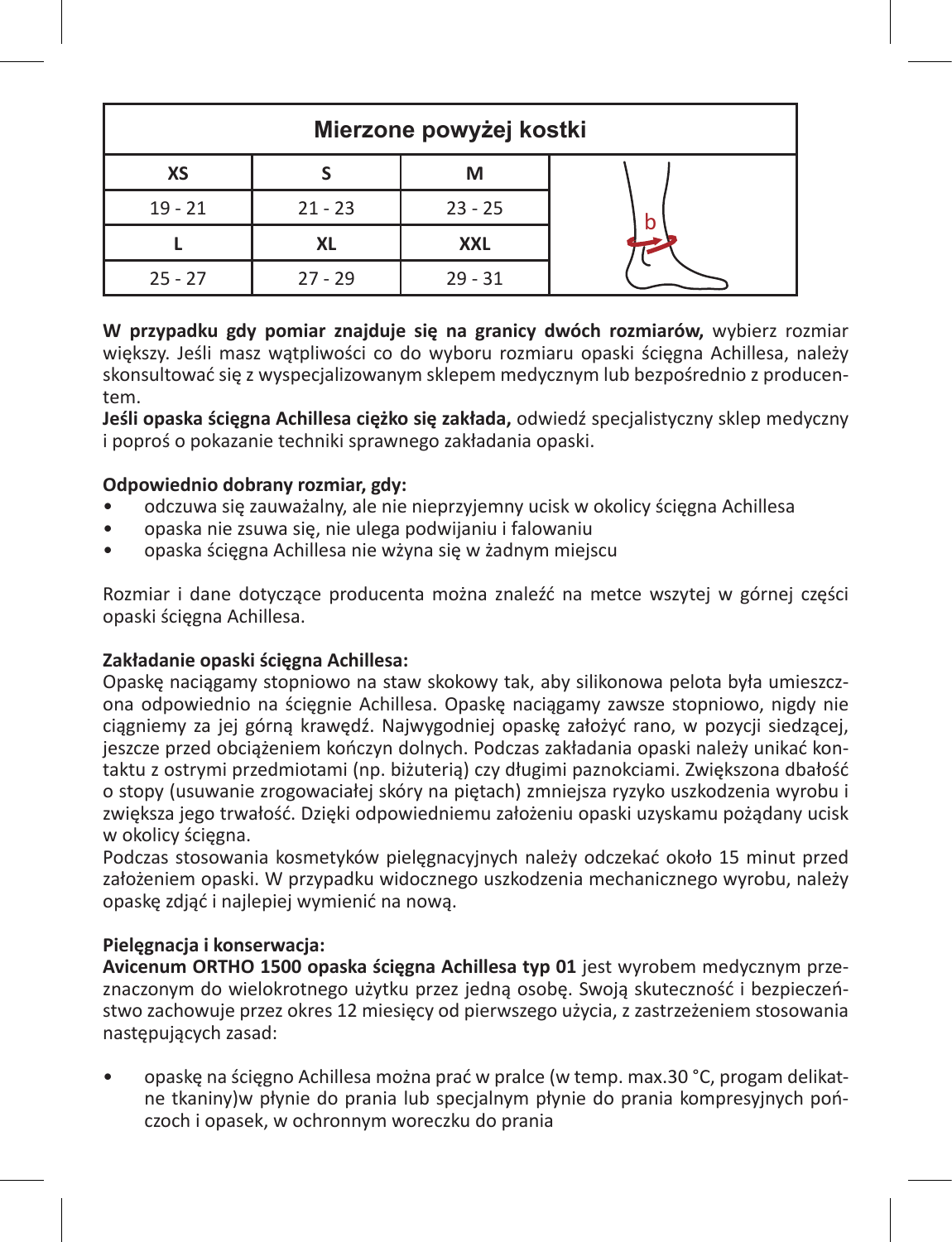- nie stosować płynów zmiękczających
- nie wirować, mokrą opaskę odcisnąć pomiędzy dwoma ręcznikami
- suszyć w pozycji poziomej w zacienionym i przewiewnym miejscu, nie wystawiać na bezpośrednie działanie promieni słonecznych, grzejnika
- opaski nie wolno prasować
- maksymalna liczba cykli prania to 120
- przechowywać opaskę w opakowaniu w suchym i zacienionym miejscu, w temperaturze pokojowej
- nie wolno ingerować mechanicznie w opaskę, nie odcinać wystających nici, nie naprawiać jej i nie odcinać krawędzi
- opaska nie powinna wchodzić w kontakt z rozpuszczalnikami organicznymi, środkami wybielającymi lub maściami skórnymi

Wyrób medyczny może być bezpiecznie użytkowany 24 miesiące od daty produkcji. Data produkcji jest częścią partii wyrobu medycznego, która jest wyrażona w formacie YY/MM-1234567, gdzie YY oznacza rok, a MM miesiąc produkcji.

# **Symbole dotyczące pielęgnacji:**

的名义网络

 $\hat{\mathbf{f}}$   $\hat{\mathbf{X}}$   $\hat{\mathbf{N}}$  Nie używać płynów zmiękczających

# **Kiedy nie używać:**

Należy natychmiast zaprzestać użytkowania w przypadku, gdy:

- zauważysz mechaniczne uszkodzenia opaski (opaskę wymień na nową)
- zauważysz niepokojącą zmianę stanu zdrowia, która może wynikać z używania opaski ścięgna Achillesa, natychmiast zaprzestań korzystania z wyrobu i skontaktuj się z lekarzem prowadzącym.

#### **Skład:**

60 % PAD Nylon, 21 % elastan LYCRA®, 19 % PES Poliester, bawełna frotte, silikon

Opaska nie zawiera żadnych substancji czynnych, w tym pochodnych z krwi, osocza lub tkanek ludzkich czy zwierzęcych.

# **Utylizacja:**

Po zużyciu postępować jak z odzieżą. Jeżeli opaska podczas użytkowania została zanieczyszczona biologicznie, należy ją utylizować z odpadami pochodzenia biologicznego. Nie spalaj zużytej opaski, ponieważ może doprowadzić to do powstania toksycznych związków.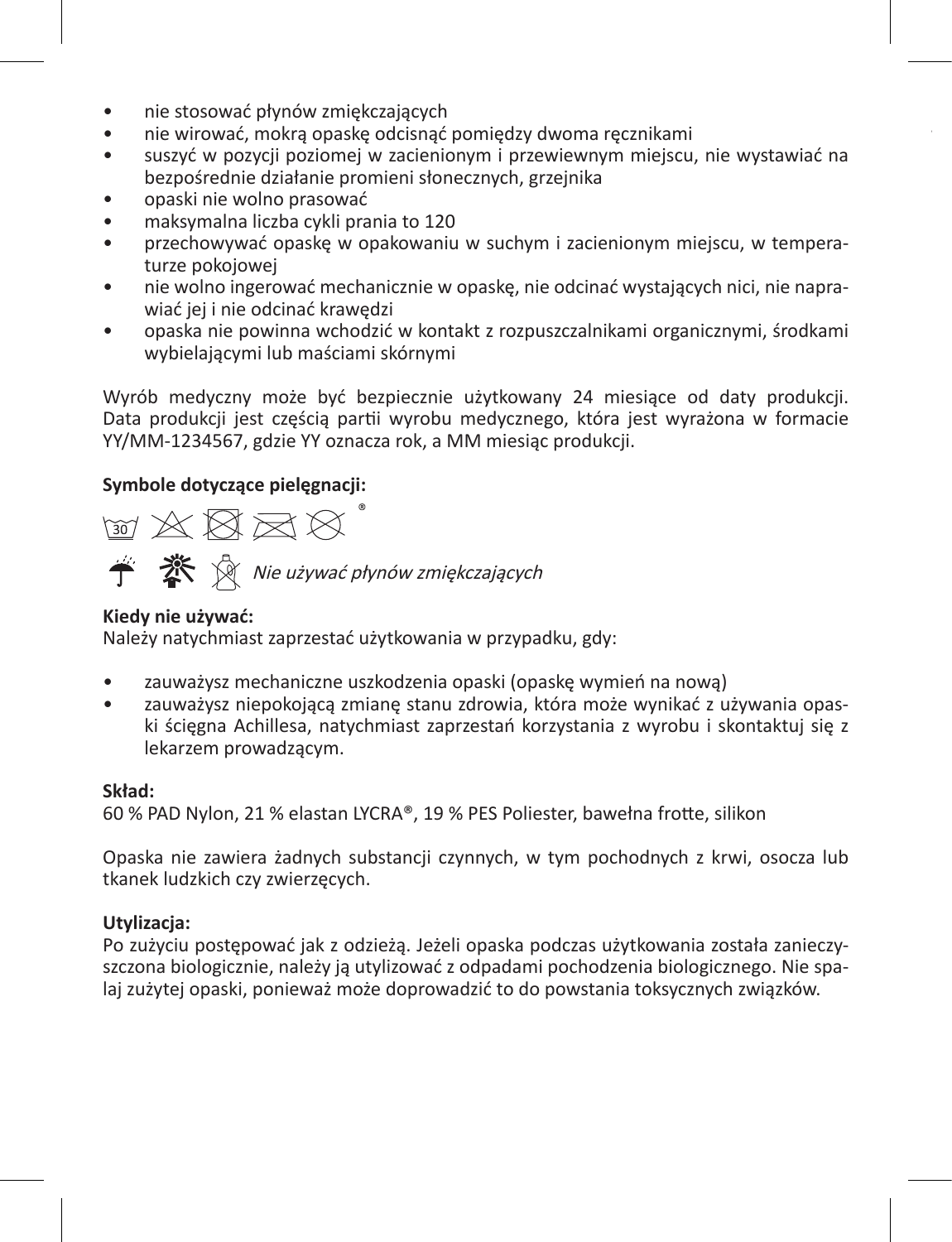**Każdy poważny incydent związany z danym wyrobem powinien być zgłoszony producentowi i właściwemu organowi państwa członkowskiego ,w miejscu zamieszkania użytkownika i/lub pacjenta:**

| Česká republika | Státní ústav pro kontrolu léčiv, Šrobárova 48, 100 41 Praha 10                                                                  |  |
|-----------------|---------------------------------------------------------------------------------------------------------------------------------|--|
| Slovensko       | Štátny ústav pre kontrolu liečiv, Kvetná 1024/11, 821 08 Bratislava                                                             |  |
| Polska          | Urząd Rejestracji Produktów Leczniczych, Wyrobów Medycznych i<br>Produktów Biobójczych, Al. Jerozolimskie 181C, 02-222 Warszawa |  |
| Deutschland     | Das Bundesinstitut für Arzneimittel und Medizinprodukte, Kurt<br>Georg Kiesinger Allee 3, 53175 Bonn                            |  |
| Россия          | Roszdravnadzor, Address: 4, bld. 1, Slavyanskaya Square, Moscow,<br>109074                                                      |  |
| Україна         | Ministry of Health Ukraine, 7 Hrushevskoho Street, Kyiv, 01601                                                                  |  |
| Australia       | The Therapeutic Goods Administration, 136 Narrabundah Lane,<br>Symonston ACT 2609                                               |  |

# **Producent:**



ARIES, a.s., Studenec 309, 512 33 Studenec Ostatnia rewizja tekstu: 01.01.2020

 $C \in$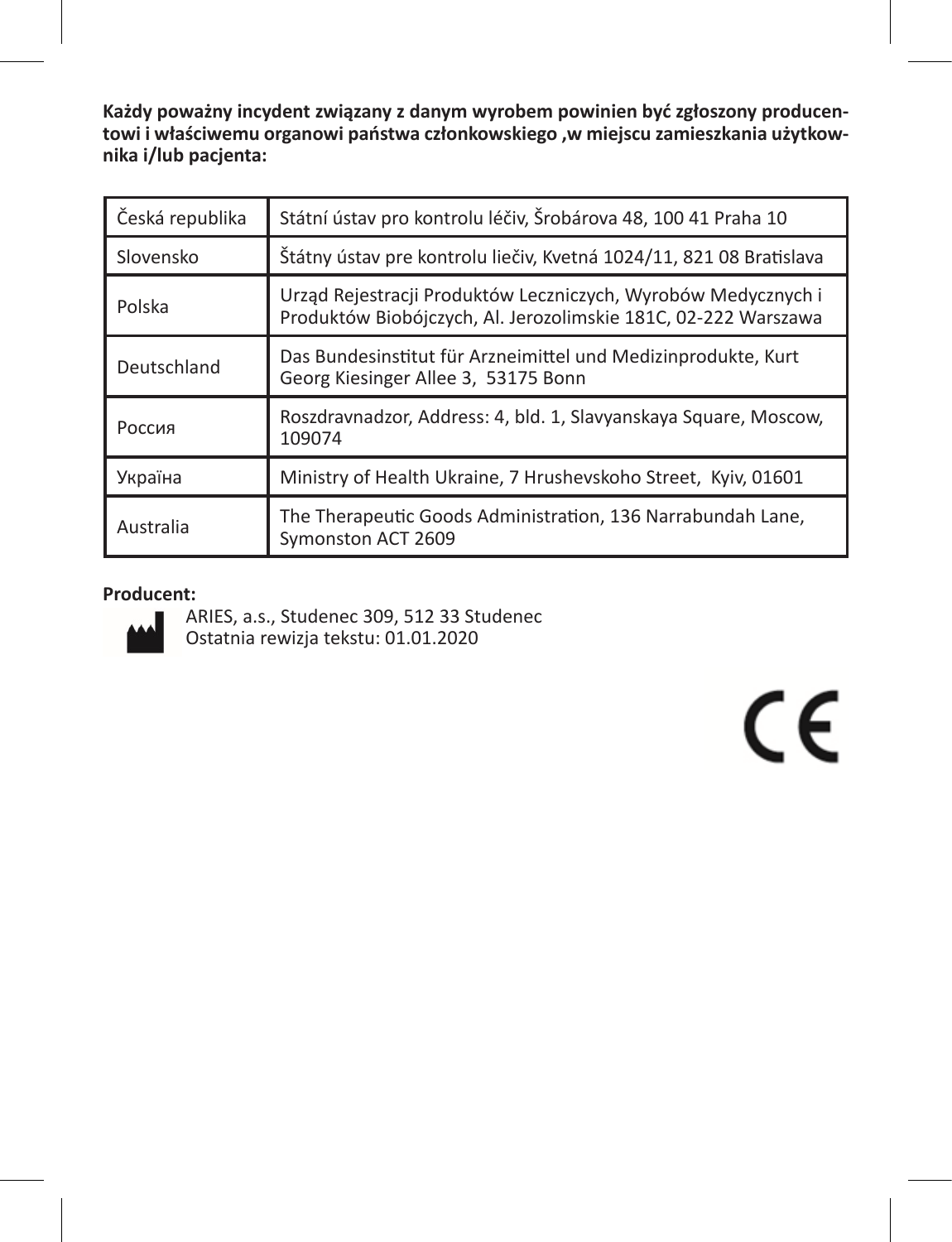# **(CZ) Vážený zákazníku,**

v rukou držíte zdravotní bandáž Achillovy šlachy k podpůrné pooperační a poúrazové terapii. Užitné vlastnosti tohoto výrobku podpoříte jeho správným ošetřováním či užíváním.

**Avicenum ORTHO 1500 bandáž Achillovy šlachy typ 01** je vyrobena technologií plochého pletení. Materiály použité na její výrobu jsou nedráždivé a neobsahují latex. V zadní straně bandáže je integrována anatomicky tvarovaná silikonová pelota, která zlepšuje propriocepci (polohocit, schopnost koordinovat tělo v prostoru), a tím i podporu a stabilizaci Achillovy šlachy. Balení bandáže Achillovy šlachy obsahuje dvě silikonové podpatěnky. Jedna je určena pod nemocnou nohu ke změkčení došlapu a tlumení nárazů při chůzi. Současně díky mírnému nadzvednutí snižuje bolestivé napětí Achillovy šlachy. Druhá podpatěnka je určena pod zdravou nohu k vyrovnání délky končetin. Mechanizmus účinku bandáže Achillovy šlachy je založen na kompresivním působení v oblasti Achillovy šlachy, čímž dochází k potřebnému terapeutickému efektu. Pro dosažení požadovaného účinku je nutné zvolit správnou velikost. Nejlepšího účinku bandáž dosahuje při fyzické zátěži. Bandáž je vhodná i pro sportovní aktivity. Při delších klidových přestávkách byste měli bandáž sundat. **Avicenum ORTHO 1500 bandáž Achillovy šlachy typ 01** je zdravotnickým prostředkem určeným k použití v domácím prostředí i u poskytovatelů zdravotních služeb.

#### **Název zdravotnického prostředku: Avicenum ORTHO 1500 bandáž Achillovy šlachy typ 01**

# **Varianty zdravotnického prostředku:**

• oboustranná, silikonová pelota, vel. XS - XXL

# **Určený účel použití zdravotnického prostředku:**

Zdravotnický prostředek určený k podpoře Achillovy šlachy při poúrazové a pooperační terapii, zamezení vzniku otoku a slouží jako podpora při ochablosti, zánětu nebo úrazu Achillovy šlachy. Tato bandáž je vhodná i při sportovní aktivitě jako léčebná nebo preventivní.

**Jak zvolit správnou velikost bandáže Achillovy šlachy:**

# **Indikace:**

- akutní zánět Achillovy šlachy
- poúrazový otok Achillovy šlachy
- natržení Achillovy šlachy
- doléčení po operacích a poraněních Achillovy šlachy
- bolestivé syndromy Achillovy šlachy
- bursitida v oblasti Achillovy šlachy

Pokud bandáž Achillovy šlachy používáte poprvé, je vhodné její použití konzultovat s ošetřujícím lékařem, příp. aby byl zdravotní stav pravidelně lékařem kontrolován.

# **Kontraindikace:**

- onemocnění nebo poranění kůže v oblasti hlezna a Achillovy šlachy
- akutní mokvající kožní projevy
- přecitlivělost na použité materiály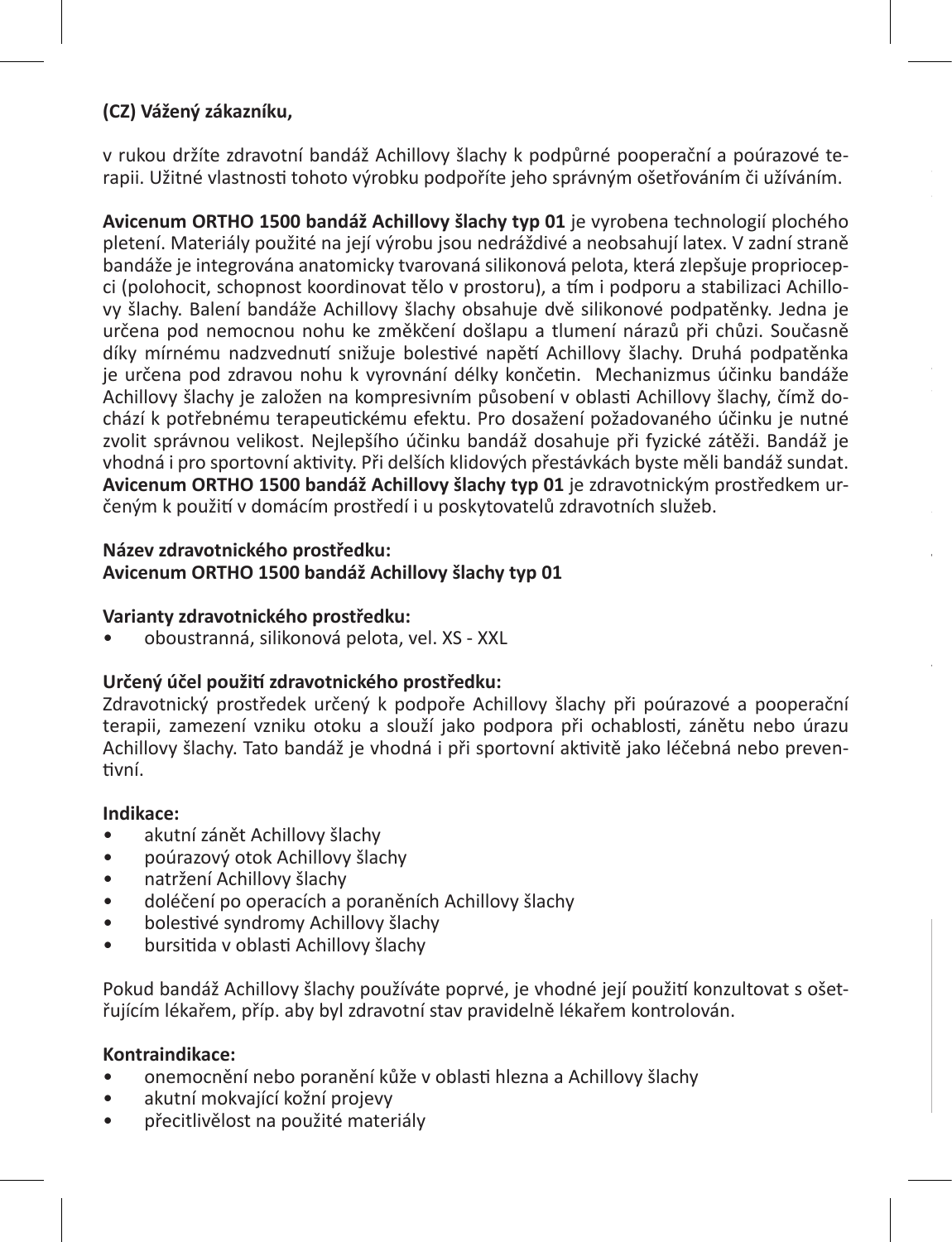- poruchy odtoku lymfy a nespecifické otoky měkkých tkání v oblasti hlezna
- poruchy citlivosti končetin, periferní neuropatie (např. při diabetes mellitus)

Vzhledem ke známým kontraindikacím by měl ošetřující lékař zvážit použití bandáže Achillovy šlachy a posoudit možné riziko s terapeutickým přínosem zdravotnického prostředku.

#### **Cílová skupina pacientů:**

Pacienti s nestabilitou Achillovy šlachy, pooperační a poúrazová terapie Achillovy šlachy a dále pacienti s výše zmíněnými indikacemi. Bandáž Achillovy šlachy je určena k použití na zdravou, neporušenou pokožku. Bandáž je určena pro všechny věkové skupiny a obě pohlaví. Není omezení pro použití v těhotenství.

#### **Vedlejší účinky:**

Vedlejší účinky se mohou projevit především při nesprávně zvolené velikosti nebo při používání bandáže Achillovy šlachy mimo zátěž. U příliš pevně upnuté bandáže Achillovy šlachy může dojít k otlakům, zhoršení prokrvení vlivem stlačení cév nebo zhoršení citlivosti přílišným stlačením nervů. U vnímavých a přecitlivělých jedinců může dojít k iritaci pokožky (zarudnutí, svědění, tvorba puchýřků) v místě kontaktu s materiálem, ze kterého je bandáž Achillovy šlachy vyrobena.

# **Jak zvolit správnou velikost bandáže Achillovy šlachy:**

Pro dosažení požadovaného účinku je nutné zvolit správnou velikost. Velikost lze určit pouze změřením obvodů končetiny v místech označených na obrázku.

#### **Upozornění:**

Jakékoliv otoky či nestability Achillovy šlachy by měl posoudit lékař. Pokud jste otoky či nestability Achillovy šlachy pozorovali poprvé, poraďte se před používáním bandáže Achillovy šlachy s Vaším lékařem. Nezačínejte samoléčbu bandáží Achillovy šlachy, pokud neznáte příčinu otoku či nestability Achillovy šlachy. Kombinaci s jinými zdravotnickými prostředky (např. s kompresivními punčochami) je nutné vždy konzultovat s Vaším ošetřujícím lékařem.

- k měření používejte krejčovský metr
- měřte vestoje, nejlépe ráno po probuzení
- požádejte o pomoc druhou osobu
- naměřené hodnoty se v průběhu léčby mohou měnit ověřte vždy správnou velikost před použitím nového balení bandáže Achillovy šlachy

| Měřeno nad kotníkem |           |           |  |
|---------------------|-----------|-----------|--|
| ХS                  |           | М         |  |
| $19 - 21$           | $21 - 23$ | $23 - 25$ |  |
|                     | ΧL        | XXL       |  |
| $25 - 27$           | $27 - 29$ | $29 - 31$ |  |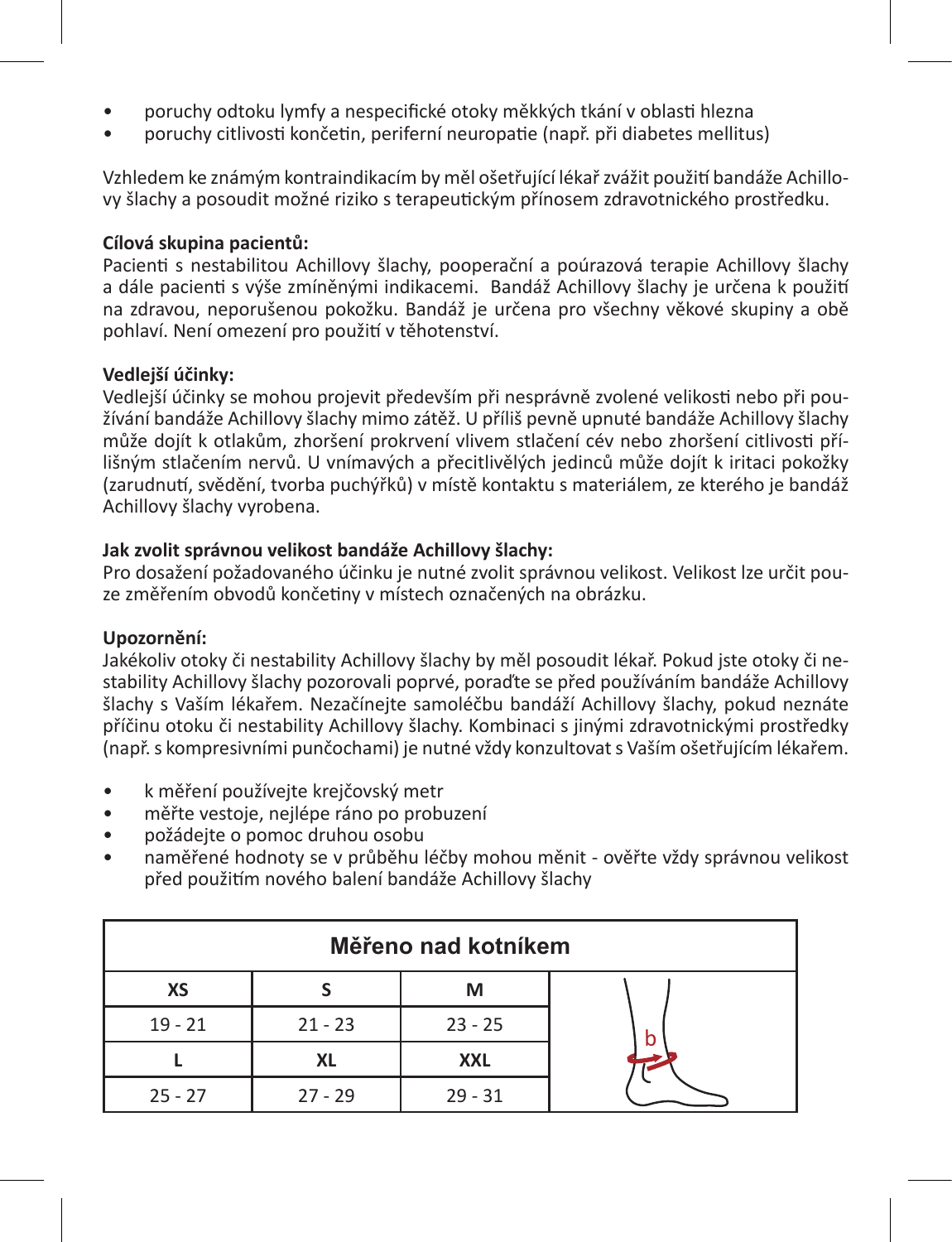**Pokud jsou naměřené hodnoty na rozhraní dvou velikostí,** zvolte tu větší. Pokud si s volbou velikosti bandáže Achillovy šlachy nejste jisti, navštivte specializovanou výdejnu zdravotnických potřeb nebo přímo výrobce.

**Pokud se bandáž Achillovy šlachy obtížně obléká,** navštivte specializovanou výdejnu zdravotnických potřeb a požádejte o ukázku správné techniky navlékání. Můžete také použít některou z navlékacích pomůcek.

# **Správně zvolená velikost:**

- pociťujete znatelný, nikoliv však nepříjemný tlak v oblasti Achillovy šlachy a hlezna
- bandáž Achillovy šlachy při chůzi nesjíždí a neshrnuje se
- bandáž Achillovy šlachy v žádném místě neškrtí

Údaje o velikosti a výrobci najdete na etiketě všité u horního okraje bandáže Achillovy šlachy.

# **Aplikace bandáže Achillovy šlachy:**

Bandáž navlékneme postupným tahem na kotník tak, aby silikonová podpora dosedla na Achillovu šlachu. Bandáž nikdy nenavlékejte pouze tahem za její horní okraj, navlékejte vždy postupně. Nejvhodnější je navlékat bandáž zrána (vsedě) před zátěží. Při navlékání by bandáž neměla být v kontaktu s ostrými předměty (např. šperky) nebo dlouhými nehty. Zvýšená péče o Vaše chodidla (drsná kůže na patách) zmenší riziko poškození výrobku a prodlouží jeho životnost.

Bandáž musí být natažena rovnoměrně a bez záhybů, aby došlo k účinnému rozložení tlaku. Pokud používáte tělovou kosmetiku, vyčkejte s oblékáním bandáže cca 15 min. po aplikaci. V případě viditelného mechanického poškození bandáž dále nenoste a nejlépe vyměňte za novou.

# **Ošetřování a údržba:**

**Avicenum ORTHO 1500 bandáž Achillovy šlachy typ 01** je zdravotnickým prostředkem určeným pro opakované použití jednou osobou. Svou účinnost a bezpečnost si zachovává po dobu 12-ti měsíců od prvního použití při dodržení následujících pravidel:

- bandáž Achillovy šlachy lze prát v pračce (maximální teplota praní 30 °C, mírný postup) mýdlovým roztokem nebo speciálním přípravkem pro praní kompresivních punčoch a bandáží, v ochranném obalu (prací sáček)
- nepoužívejte aviváž
- nepoužívejte odstřeďování, mokrou bandáž Achillovy šlachy vymačkejte mezi dvěma ručníky
- sušte ve vodorovné poloze mimo přímý zdroj tepla (radiátor, slunce)
- bandáž Achillovy šlachy nežehlete
- maximální možný počet pracích cyklů je 120
- skladujte v suchu a v temnu, nejlépe v originálním obalu
- do bandáže Achillovy šlachy nijak mechanicky nezasahujte, neopravujte místa poškozená používáním, nenastřihávejte okraje
- bandáž Achillovy šlachy nesmí přijít do styku s organickými rozpouštědly, bělícími přípravky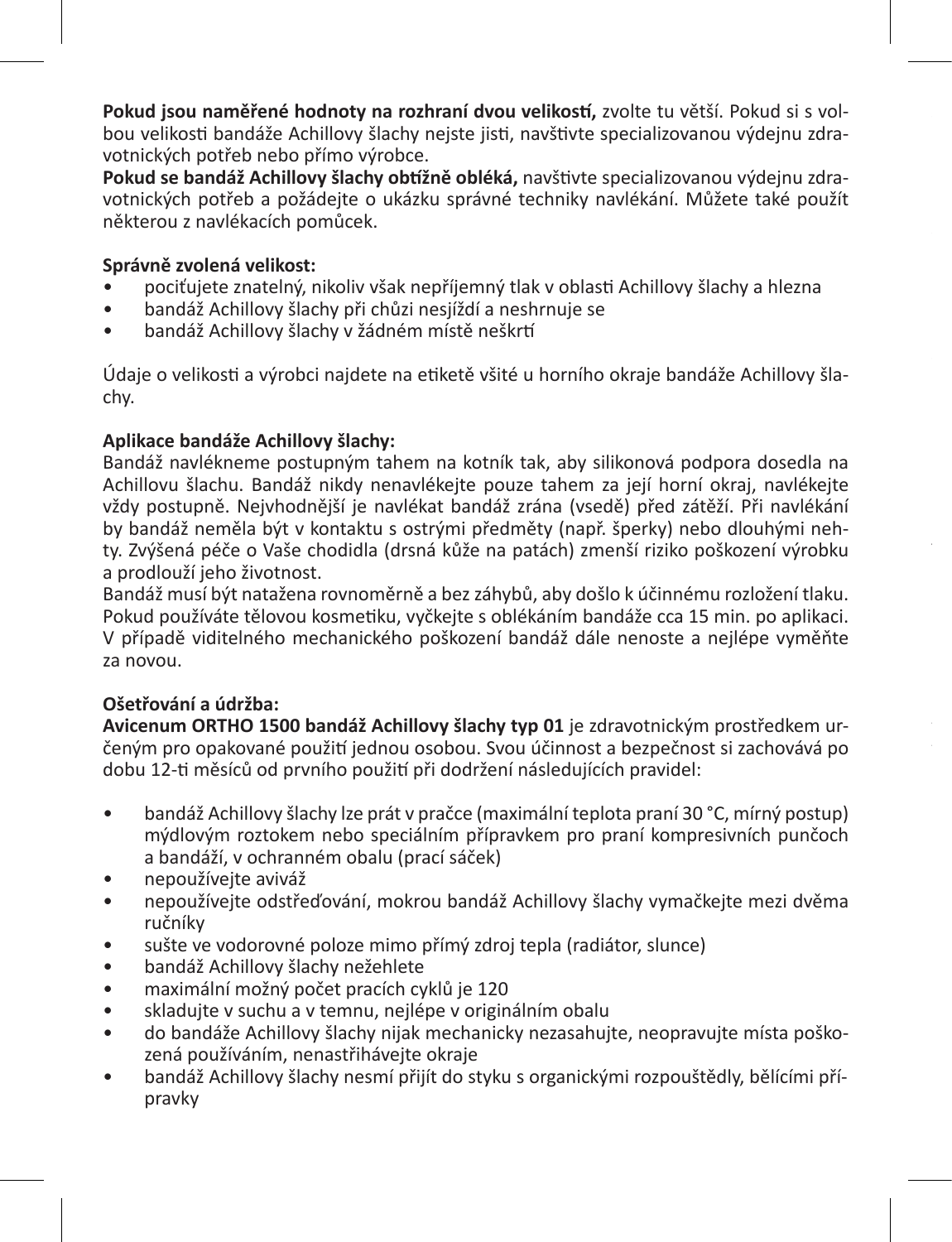Zdravotnický prostředek smí být bezpečně používán 24 měsíců od data výroby. Toto datum je součástí šarže zdravotnického prostředku, které je vyjádřeno ve formátu RR/MM-1234567, kde RR znamená rok a MM měsíc výroby.

**Ošetřovací symboly:** 

**M 公图区区 个 茶** 《 Nepoužívat aviváž

# **Kdy nepoužívat:**

Zdravotnický prostředek ihned přestaňte používat pokud:

- se objeví známky mechanického poškození (bandáž vyměňte za novou)
- pozorujete zhoršení zdravotního stavu, které by mohlo mít souvislost s používáním bandáže Achillovy šlachy - v takovém případě se poraďte se svým ošetřujícím lékařem

# **Složení:**

60 % PAD Nylon, 21 % elastan LYCRA®, 19 % PES Polyester, bavlněné froté, silikon

Tento zdravotnický prostředek neobsahuje léčivou látku, včetně derivátů lidské krve nebo plazmy, tkáně nebo buňky lidského původu nebo jejich deriváty, tkáně nebo buňky zvířecího původu nebo jejich deriváty.

# **Likvidace:**

Bandáž Achillovy šlachy je možno likvidovat s běžným komunálním odpadem, případně odložit do kontejneru určeného na textil. Ačkoliv je výrobek určen pro použití na zdravou, neporušenou pokožku, není vyloučeno, že během používání došlo ke kontaminaci tělními tekutinami. V takovém případě by měla být bandáž Achillovy šlachy zlikvidována jako infekční materiál.

Použitý materiál není toxický, pokud nedojde k jeho hoření. Použitou bandáž nikdy nespalujte.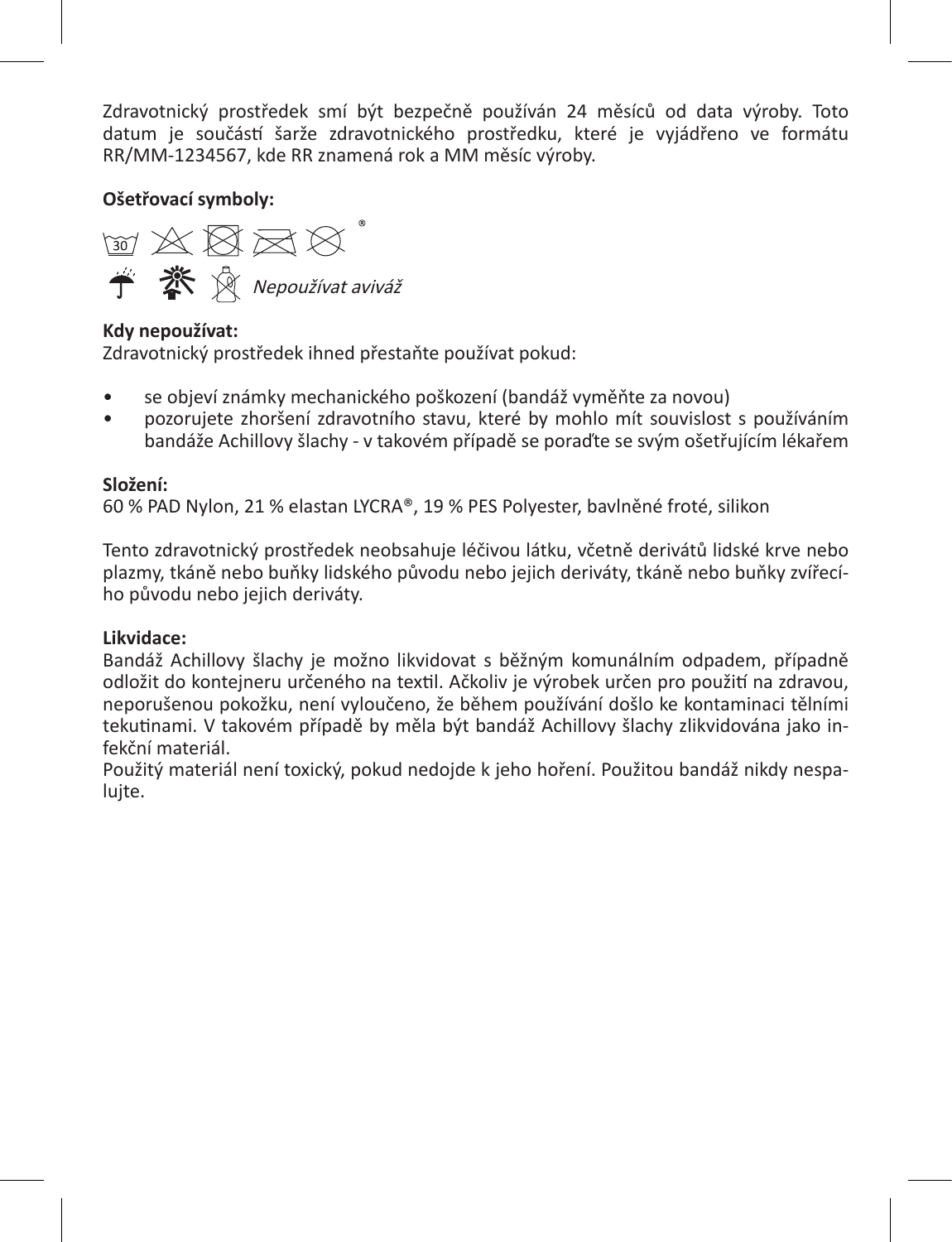**Jakákoliv závažná nežádoucí příhoda, ke které došlo v souvislosti s dotčeným prostředkem, by měla být hlášena výrobci a příslušnému orgánu členského státu, v němž je uživatel a/nebo pacient usazen:**

| Česká republika | Státní ústav pro kontrolu léčiv, Šrobárova 48, 100 41 Praha 10                                                                  |  |  |
|-----------------|---------------------------------------------------------------------------------------------------------------------------------|--|--|
| Slovensko       | Štátny ústav pre kontrolu liečiv, Kvetná 1024/11, 821 08 Bratislava                                                             |  |  |
| Polska          | Urząd Rejestracji Produktów Leczniczych, Wyrobów Medycznych i<br>Produktów Biobójczych, Al. Jerozolimskie 181C, 02-222 Warszawa |  |  |
| Deutschland     | Das Bundesinstitut für Arzneimittel und Medizinprodukte, Kurt<br>Georg Kiesinger Allee 3, 53175 Bonn                            |  |  |
| Россия          | Roszdravnadzor, Address: 4, bld. 1, Slavyanskaya Square, Moscow,<br>109074                                                      |  |  |
| Україна         | Ministry of Health Ukraine, 7 Hrushevskoho Street, Kyiv, 01601                                                                  |  |  |
| Australia       | The Therapeutic Goods Administration, 136 Narrabundah Lane,<br>Symonston ACT 2609                                               |  |  |

# **Výrobce:**



ARIES, a.s., Studenec 309, 512 33 Studenec Datum poslední revize textu: 01.01.2020

 $C \in$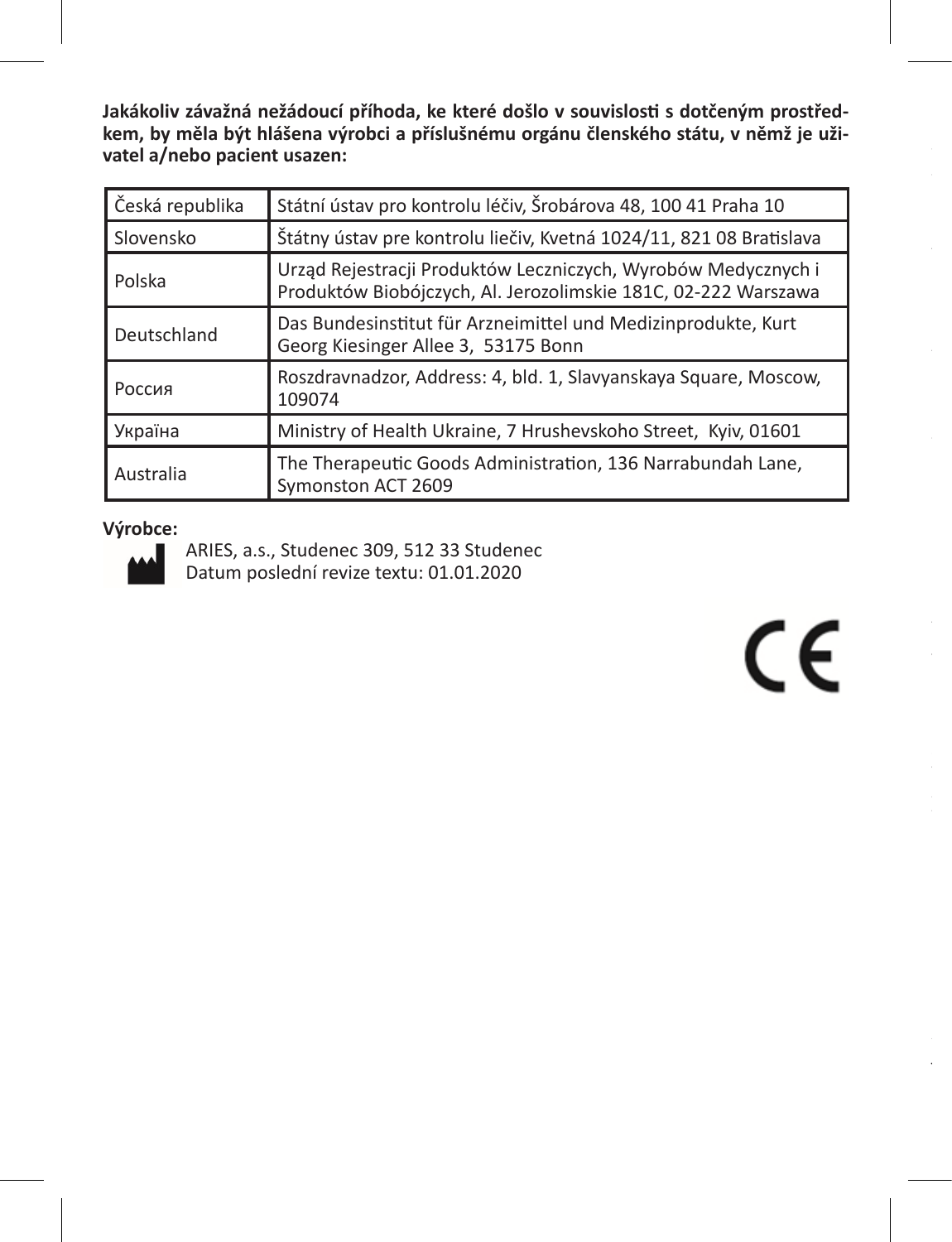# **(SK) Vážený zákazník,**

V rukách držíte zdravotnú bandáž Achillovej šľachy na podpornú pooperačnú a poúrazovú terapiu. Úžitkové vlastnosti tohoto výrobku podporíte jeho správnym ošetrovaním či používaním.

**Avicenum ORTHO 1500 bandáž Achillovej šľachy typ 01** je vyrobená technológiou plochého pletenia. Materiály použité na jej výrobu sú nedráždivé a neobsahujú latex. V zadnej strane bandáže je integrovaná anatomicky tvarovaná silikónová pelota, ktorá zlepšuje propriocepcie (polohocit, schopnosť koordinovať telo v priestore), a tým aj podporu a stabilizáciu Achillovej šľachy. Balenie bandáže Achillovej šľachy obsahuje dve silikónové podpätenky. Jedna je určená pod postihnutú nohu na zmäkčenie došľapu a tlmenie nárazov pri chôdzi. Súčasne vďaka miernemu nadvihnutiu znižuje bolestivé napätie Achillovej šľachy. Druhá podpätenka je určená pod zdravú nohu na vyrovnanie dĺžky končatín. Mechanizmus účinku bandáže Achillovej šľachy je založený na kompresívnom pôsobení v oblasti Achillovej šľachy, čím dochádza k potrebnému terapeutickému efektu. Pre dosiahnutie požadovaného účinku je nutné zvoliť správnu veľkosť. Najlepší účinok bandáž dosahuje pri fyzickej záťaži. Bandáž je vhodná aj pre športové aktivity. Pri dlhších kľudových prestávkach by ste mali bandáž zložiť. **Avicenum ORTHO 1500 bandáž Achillovej šľachy typ 01** je zdravotníckym prostriedkom určeným na použitie v domácom prostredí aj u poskytovateľov zdravotných služieb.

# **Názov zdravotníckej pomôcky: Avicenum ORTHO 1500 bandáž Achillovej šľachy typ 01**

# **Varianty zdravotníckej pomôcky:**

obojstranná, silikónová pelota, veľ. XS – XXL

# **Určený účel použitia zdravotníckej pomôcky:**

Zdravotnícka pomôcka určená na podporu Achillovej šľachy pri poúrazovej a pooperačnej terapii, zamedzuje vzniku opuchu a slúži ako podpora pri ochabnutosti, zápale alebo úraze Achillovej šľachy. Táto bandáž je vhodná aj pri športovej aktivite ako liečebná alebo preventívna.

# **Indikácie:**

- akútny zápal Achillovej šľachy
- poúrazový opuch Achillovej šľachy
- natrhnutie Achillovej šľachy
- doliečenie po operáciách a poraneniach Achillovej šľachy
- bolestivé syndrómy Achillovej šľachy
- burzitída v oblasti Achillovej šľachy

Ak bandáž Achillovej šľachy používate prvýkrát, je vhodné jej použitie konzultovať s ošetrujúcim lekárom, príp. aby bol zdravotný stav pravidelne kontrolovaný lekárom .

#### **Kontraindikácie:**

• ochorenie alebo poranenie kože v oblasti päty a Achillovej šľachy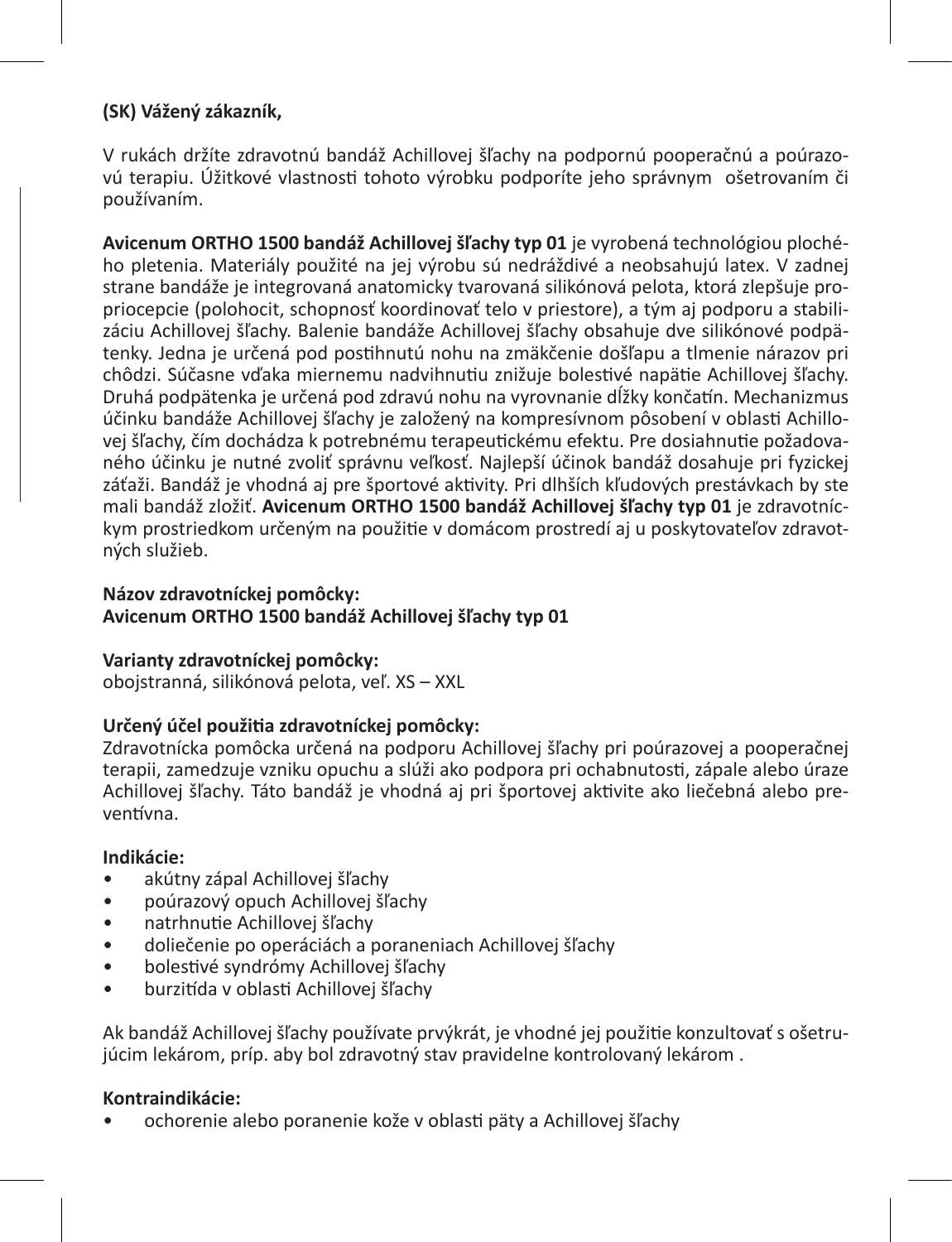- akútne mokvajúce kožné prejavy
- precitlivenosť na použité materiály
- poruchy odtoku lymfy a nešpecifické opuchy mäkkých tkanív v oblasti päty

• poruchy citlivosti končatín, periférna neuropatia (napr. pri diabetes mellitus)

Vzhľadom k známym kontraindikáciám by mal ošetrujúci lekár zvážiť použitie bandáže Achillovej šľachy a posúdiť možné riziko s terapeutickým prínosom zdravotníckej pomôcky.

# **Cieľová skupina pacientov:**

Pacienti s nestabilitou Achillovej šľachy, pooperačná a poúrazová terapia Achillovej šľachy a ďalej pacienti s vyššie spomínanými indikáciami. Bandáž Achillovej šľachy je určená na použitie na zdravú, neporušenú pokožku. Bandáž je určená pre všetky vekové skupiny a obe pohlavia. Nie je obmedzenie pre použitie v tehotenstve.

# **Vedľajšie účinky:**

Vedľajšie účinky sa môžu prejaviť predovšetkým pri nesprávne zvolenej veľkosti alebo pri používaní bandáže Achillovej šľachy mimo záťaž. Pri príliš pevne zatiahnutej bandáži Achillovej šľachy môže dôjsť k otlakom, zhoršeniu prekrvenia vplyvom stlačenie ciev alebo k zhoršeniu citlivosti prílišným stlačením nervov. U vnímavých a precitlivených jedincov môže dôjsť k iritácii pokožky (začervenanie, svrbenie, tvorba pľuzgierikov) v mieste kontaktu s materiálom, z ktorého je bandáž Achillovej šľachy vyrobená.

# **Ako vybrať správnu veľkosť bandáže Achillovej šľachy:**

Pre dosiahnutie požadovaného účinku je nutné zvoliť správnu veľkosť. Veľkosť sa dá určiť len zmeraním obvodov končatiny v miestach označených na obrázku.

#### **Upozornenie:**

Akékoľvek opuchy či nestability Achillovej šľachy by mal posúdiť lekár. Ak ste opuchy či nestability Achillovej šľachy spozorovali prvýkrát, poraďte sa pred používaním bandáže Achillovej šľachy s Vašim lekárom. Nezačínajte samoliečbu bandážou Achillovej šľachy, ak nepoznáte príčinu opuchu či nestability Achillovej šľachy. Kombináciu s inými zdravotníckymi pomôckami (napr. s kompresívnymi pančuchami) je nutné vždy konzultovať s Vašim ošetrujúcim lekárom.

- k meraniu používajte krajčírsky meter
- merajte postojačky, najlepšie ráno po prebudení
- požiadajte o pomoc druhú osobu
- namerané hodnoty sa v priebehu liečby môžu meniť overte vždy správnu veľkosť pred použitím nového balenia bandáže Achillovej šľachy

| Merané nad členkom |           |            |  |
|--------------------|-----------|------------|--|
| ХS                 |           | М          |  |
| $19 - 21$          | $21 - 23$ | $23 - 25$  |  |
|                    | ΧL        | <b>XXL</b> |  |
| $25 - 27$          | $27 - 29$ | $29 - 31$  |  |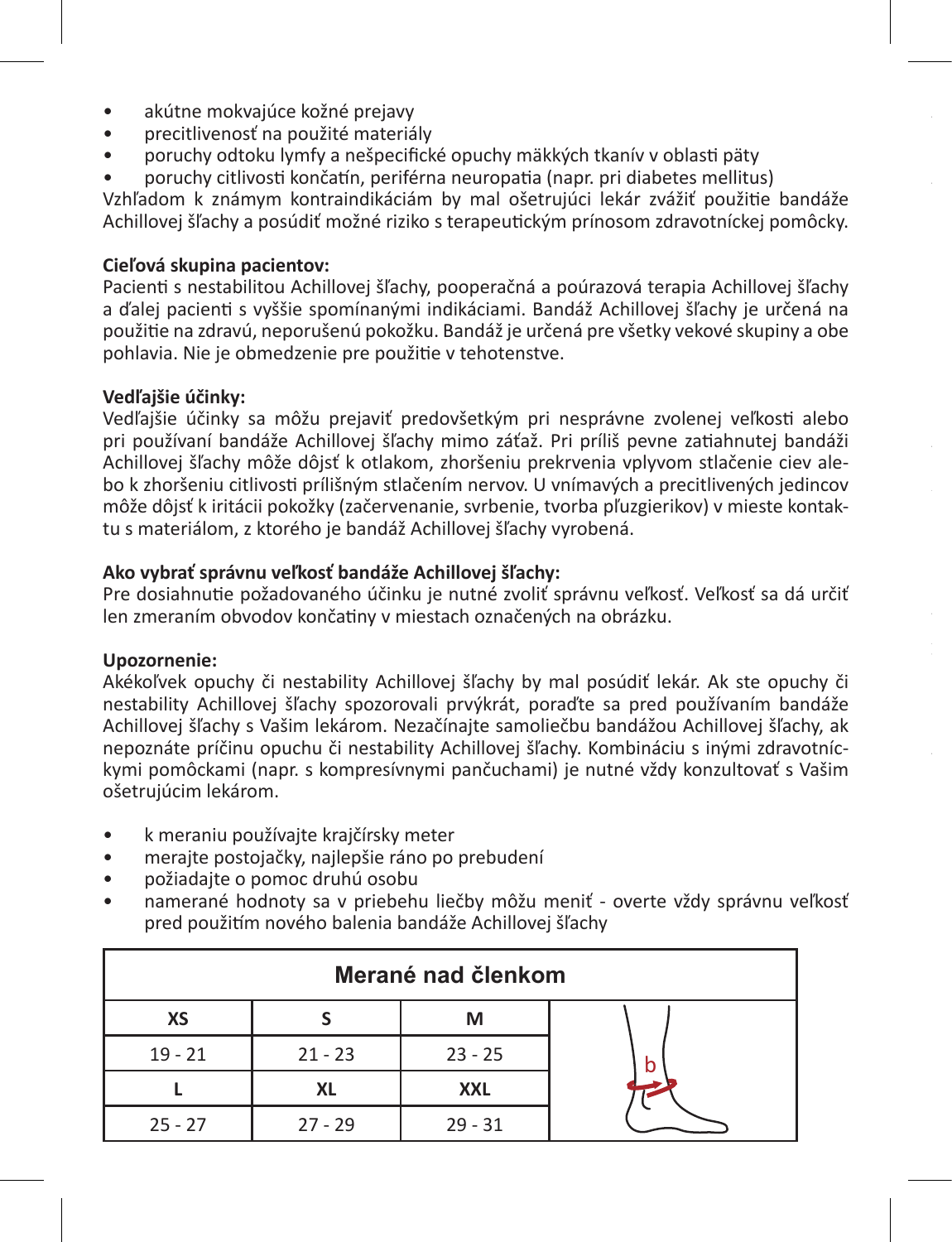**Ak sú namerané hodnoty na rozhraní dvoch veľkostí**, vyberte tú väčšiu. Ak si nie ste istí s voľbou veľkosti bandáže Achillovej šľachy, navštívte špecializovanú výdajňu zdravotníckych pomôcok alebo priamo výrobcu.

**Ak sa bandáž Achillovej šľachy ťažko oblieka**, navštívte špecializovanú výdajňu zdravotníckych pomôcok a požiadajte o ukážku správnej techniky navliekania. Môžete tiež použiť niektorú z navliekacích pomôcok.

# **Správne zvolená veľkosť:**

- pociťujte znateľný, nie však nepríjemný tlak v oblasti Achillovej šľachy a päty
- bandáž Achillovej šľachy pri chôdzi neschádza a nezhrňuje sa
- bandáž Achillovej šľachy v žiadnom mieste neškrtí

Údaje o veľkosti a výrobcovi nájdete na etikete všité pri hornom okraji bandáže Achillovej šľachy.

# **Aplikácia bandáže Achillovej šľachy:**

Bandáž navlečieme postupným ťahom na členok tak, aby silikónová podpora dosadla na Achillovu šľachu. Bandáž nikdy nenavliekajte iba ťahom za jej horný okraj, navliekajte vždy postupne. Najvhodnejšie je navliekať bandáž zrána (posediačky) pred záťažou. Pri navliekaní by bandáž nemala byť v kontakte s ostrými predmetmi (napr. šperky) alebo dlhými nechtami. Zvýšená starostlivosť o Vaše chodidlá (drsná koža na pätách) zmenší riziko poškodenia výrobku a predĺži jeho životnosť.

Bandáž musí byť natiahnutá rovnomerne a bez záhybov, aby došlo k účinnému rozloženie tlaku.

Ak používate telovú kozmetiku, počkajte s obliekaním bandáže cca 15 min. po aplikácii. V prípade viditeľného mechanického poškodenia bandáž ďalej nenoste a najlepšie ju vymeňte za novú.

# **Ošetrovanie a údržba:**

**Avicenum ORTHO 1500 bandáž Achillovej šľachy typ 01** je zdravotníckou pomôckou určenou pre opakované použitie jednou osobou. Svoju účinnosť a bezpečnosť si zachováva po dobu 12-tich mesiacov od prvého použitia pri dodržaní nasledujúcich pravidiel:

- bandáž Achillovej šľachy možno prať v práčke (maximálna teplota prania 30 °C, mierny postup) mydlovým roztokom alebo špeciálnym prípravkom pre pranie kompresívnych pančúch a bandáží, v ochrannom obale (pracie vrecko)
- nepoužívajte aviváž
- nepoužívajte odstreďovanie, mokrú bandáž Achillovej šľachy vysušte medzi dvoma uterákmi
- sušte vo vodorovnej polohe mimo priamy zdroj tepla (radiátor, slnko)
- bandáž Achillovej šľachy nežehlite
- maximálny možný počet pracích cyklov je 120
- skladujte v suchu a v tme, najlepšie v originálnom obale
- do bandáže Achillovej šľachy nijako mechanicky nezasahujte, neopravujte miesta poškodené používaním, nenastrihávajte okraje
- bandáž Achillovej šľachy nesmie prísť do styku s organickými rozpúšťadlami, bieliacimi prípravkami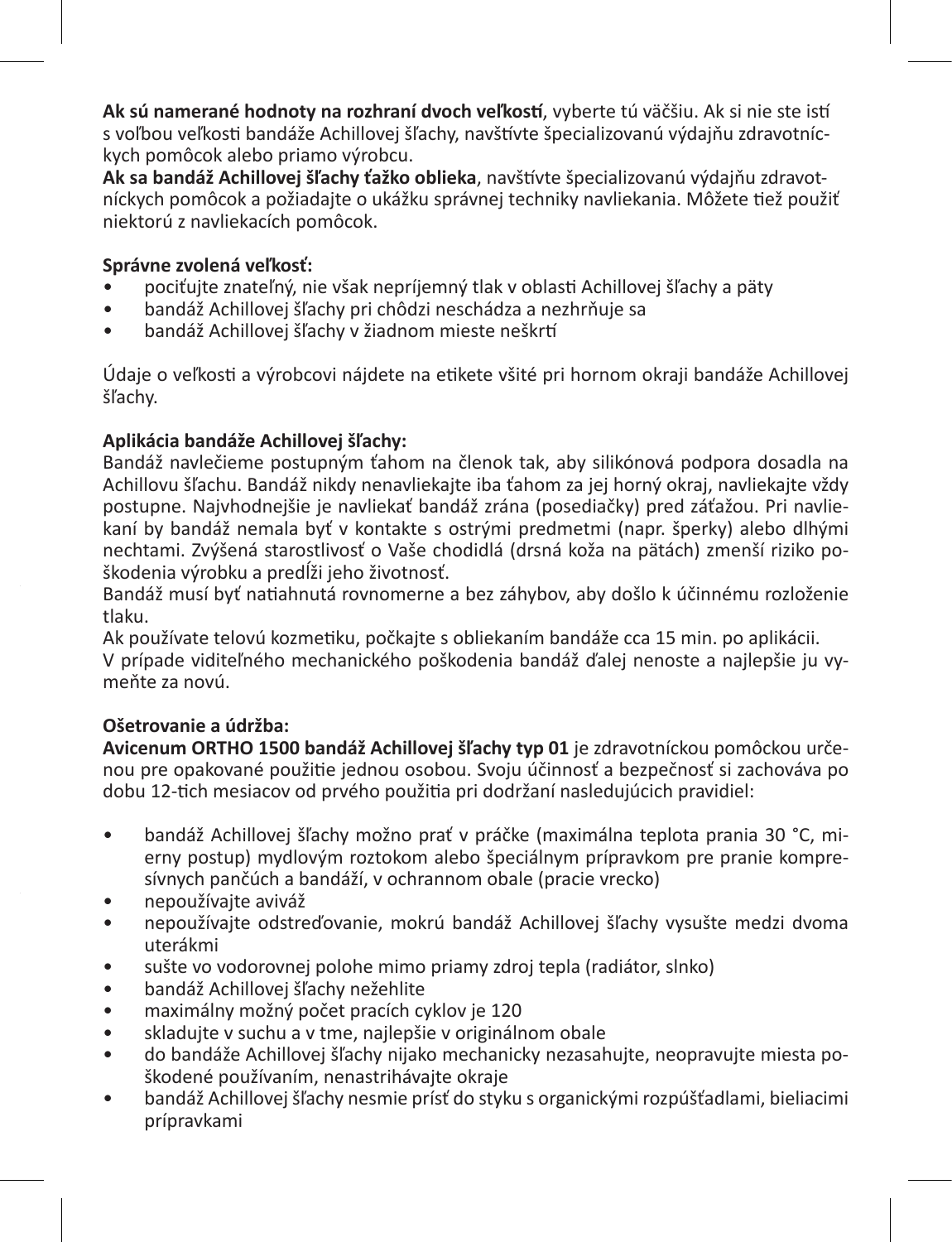Zdravotná pomôcka smie byť bezpečne používaná 24 mesiacov od dátumu výroby. Tento dátum je súčasťou šarže zdravotnej pomôcky, a je vyjadrený vo formáte RR/MM-1234567, kde RR znamená rok a MM mesiac výroby.

**je používateľ a/alebo pacient usadený:**

# **Ošetrovacie symboly:**



# **Kedy nepoužívať:**

Zdravotnícku pomôcku ihneď prestaňte používať ak:

- sa objavia známky mechanického poškodenia (bandáž vymeňte za novú)
- pozorujete zhoršenie zdravotného stavu, ktoré by mohlo mať súvislosť s používaním bandáže Achillovej šľachy - v takom prípade sa poraďte so svojím ošetrujúcim lekárom

#### **Zloženie:**

60 % PAD Nylon, 21 % elastan LYCRA®, 19 % PES Polyester, bavlnené froté, silikón

Táto zdravotnícka pomôcka neobsahuje liečivo, vrátane derivátov ľudskej krvi alebo plazmy, tkanivá alebo bunky ľudského pôvodu alebo ich deriváty, tkanivá alebo bunky živočíšneho pôvodu alebo ich deriváty.

#### **Likvidácia:**

Bandáž Achillovej šľachy je možné likvidovať s bežným komunálnym odpadom, prípadne odložiť do kontajnera určeného na textil. Hoci je výrobok určený pre použitie na zdravú, neporušenú pokožku, nie je vylúčené, že počas používania došlo ku kontaminácii telesnými tekutinami. V takom prípade by mala byť bandáž Achillovej šľachy zlikvidovaná ako infekčný materiál. Použitý materiál nie je toxický, ak nedôjde k jeho horeniu. Použitú bandáž nikdy nespaľujte.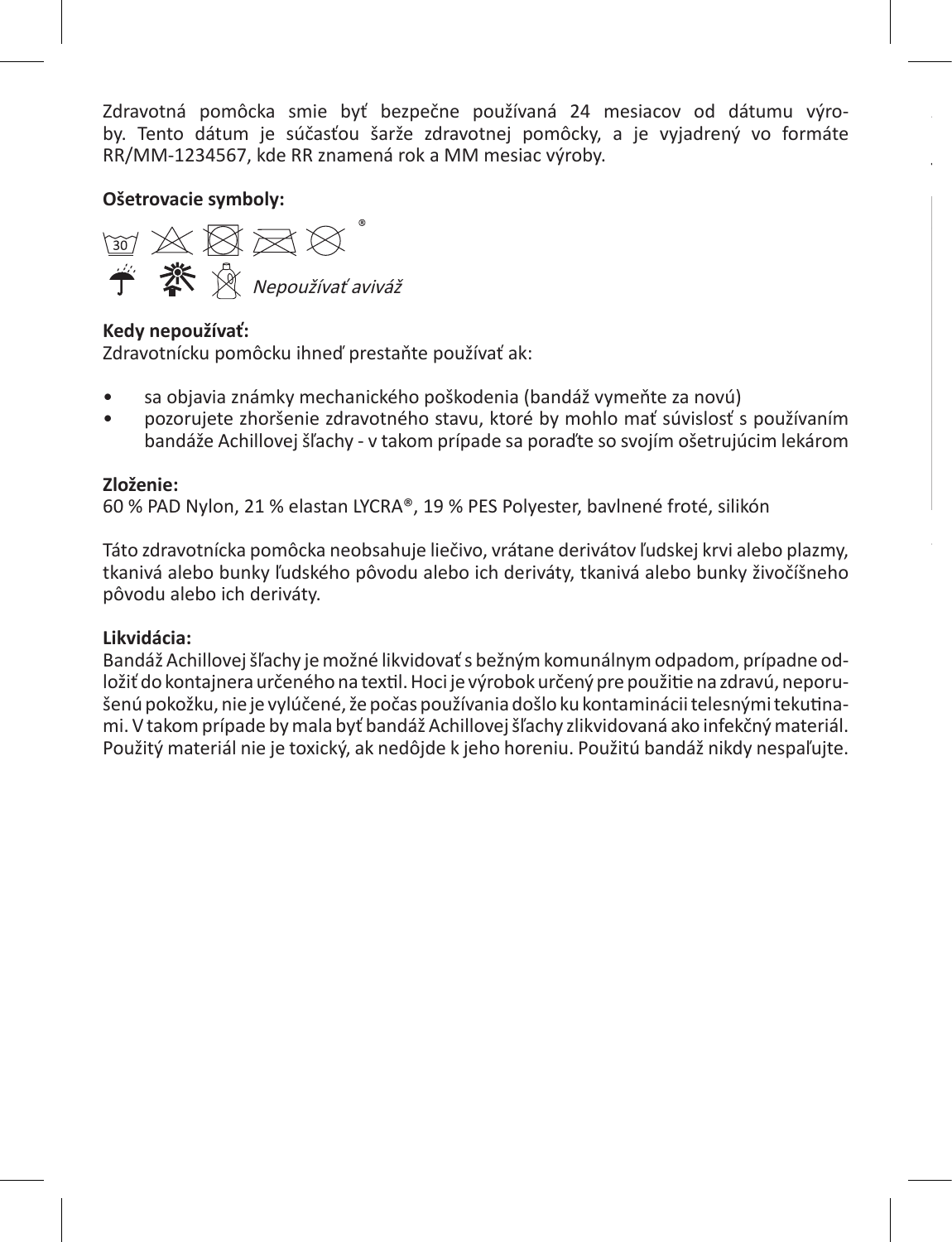**Akýkoľvek závažný nežiadúci účinok, ku ktorému došlo v súvislosti s dotknutým prostriedkom, by mal byť hlásený výrobcovi a príslušnému orgánu členského štátu, v ktorom je používateľ a/alebo pacient usadený:**

| Česká republika | Státní ústav pro kontrolu léčiv, Šrobárova 48, 100 41 Praha 10                                                                  |  |
|-----------------|---------------------------------------------------------------------------------------------------------------------------------|--|
| Slovensko       | Štátny ústav pre kontrolu liečiv, Kvetná 1024/11, 821 08 Bratislava                                                             |  |
| Polska          | Urząd Rejestracji Produktów Leczniczych, Wyrobów Medycznych i<br>Produktów Biobójczych, Al. Jerozolimskie 181C, 02-222 Warszawa |  |
| Deutschland     | Das Bundesinstitut für Arzneimittel und Medizinprodukte, Kurt<br>Georg Kiesinger Allee 3, 53175 Bonn                            |  |
| Россия          | Roszdravnadzor, Address: 4, bld. 1, Slavyanskaya Square, Moscow,<br>109074                                                      |  |
| Україна         | Ministry of Health Ukraine, 7 Hrushevskoho Street, Kyiv, 01601                                                                  |  |
| Australia       | The Therapeutic Goods Administration, 136 Narrabundah Lane,<br>Symonston ACT 2609                                               |  |

#### **Výrobca:**



ARIES, a.s., Studenec 309, 512 33 Studenec Dátum poslednej revízie textu: 01.01.2020

 $\epsilon$